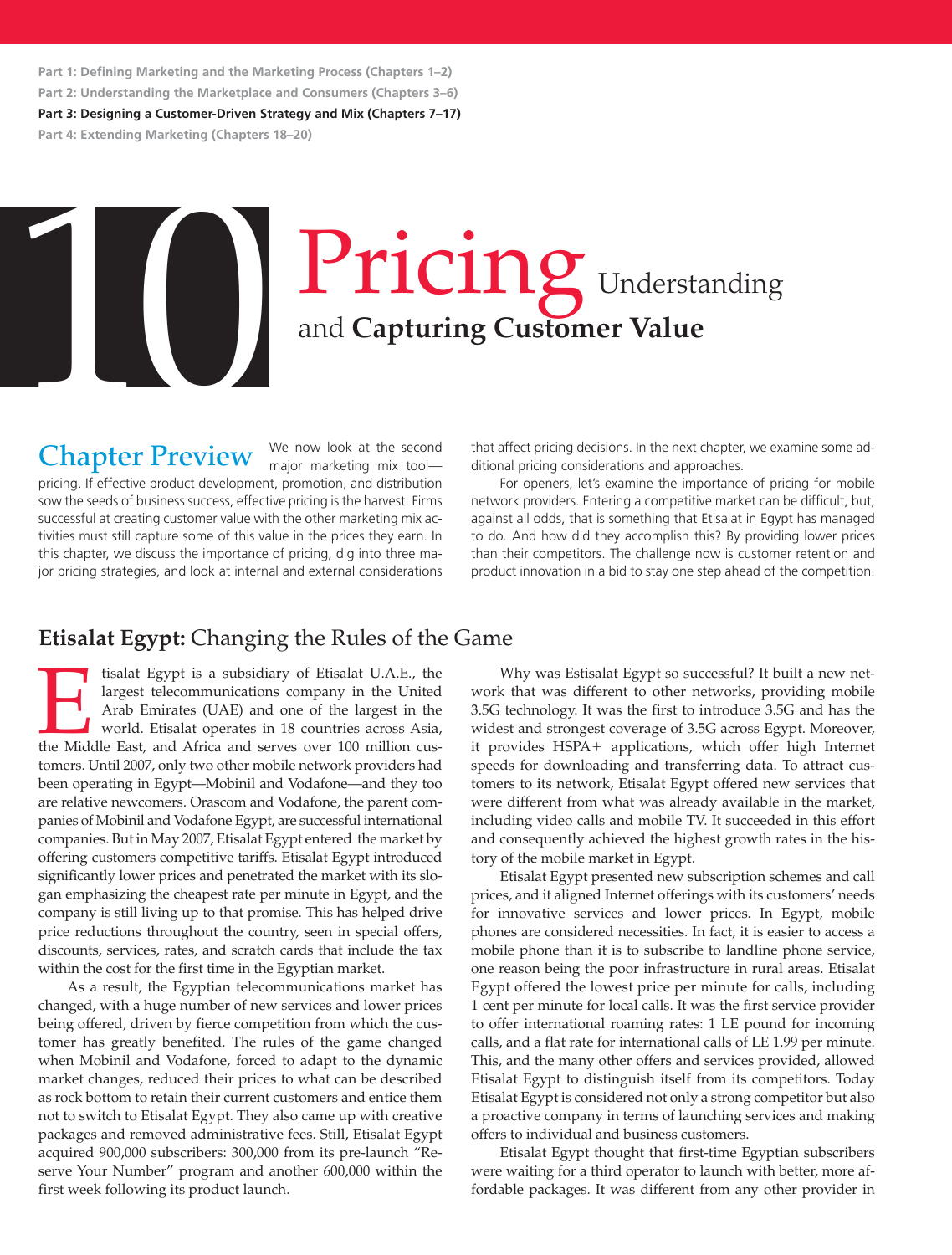Egypt because its prices included tax, a surprise that it announced only on the first day of its operations. In effect, Etisalat was also able to offer prices 15 percent cheaper than its competitors because its prices were inclusive of tax. Ascratch card for LE 10 or LE 15 would actually allow users to make calls worth that entire amount. The company also offers 5 free minutes of calls each month, valid for life, as well as the first 3 minutes of a video call for free. In response to the market changes due to Etisalat Egypt's success, Mobinil and Vodafone introduced highly competitive packages and substantial changes to validity periods to attract new subscribers.

By 2004 Vodafone and Mobinil were starting to catch up and had brought their tariffs down. Vodafone was now more accessible and gave more value to its customers by giving them lower prices. Currently, the vast majority of subscribers on all three networks are now prepaid, which has translated into a significant drop in the average revenue per user (ARPU), the key industry metric. In fact, postpaid customers account for only 6 to 7 percent of Vodafone's subscriber base. For Mobinil, with 9 million-plus prepaid subscribers among a total of 20 million subscribers, ARPU dropped by 18 percent. The high-class segment is estimated to be only 5 percent of the population, so new subscribers are expected to be of the lower classes, which choose to use prepaid cards; thus, margins are expected to be lower for new customers. Increasing ARPU for the prepaid growth segment of the market will come through nontraditional, nonvoice services, including ringback tones, which have been successful offerings for Vodafone and Mobinil.

To be more competitive, Mobinil introduced a regional tariff with lower rates if you call within your province, excluding Cairo and Alexandria. Cairo, the capital, and Alexandria, are the most urbanized cities in Egypt. It also offered discounted youth rates after midnight and on SMSs. For the business community, it offered a friends-and-family tariff that allows users to have either access to four or five individuals at much discounted rates or unlimited usage on those numbers for a monthly fee.

Mobinil and Vodafone also offer lifetime validity, which makes it simpler for prepaid customers to keep a line active. Customers need only to make a call or send an SMS once every quarter to keep the line running, regardless of the balance on the scratch card. There is no expiration date. Both competitors now offer applications, services, and prices that are very competitive.

Egypt has some of the lowest per-minute calling rates in the world. The population of about 80 million or above, means there is room to expand. As more customers join, the costs are spread over more and more people, which is why the prices can be brought down as the market gets bigger. Although price per minute is already among the lowest in the world at 39 piasters (about 7 cents) for prepaid and 30 piasters (about 5 cents) for postpaid, it is dropping to 19 piasters (about 4 cents). Competition has been fierce, and the market has faced dramatic changes in a very short time.

One concern is that the value of the market will be destroyed; lower prices may not necessarily be the best thing for the customer because operators have to have money to invest in

**Etisalat, a newcomer to the telecommunications market in Egypt, is in competition with two giants—Vodafone Egypt and Mobinil. Etisalat is holding its own with low prices. However, although price can be a potent strategic weapon, it can also be a double-edged sword.**



providing a good service. If a price war continues, the customer is going to lose in the end as the quality of service will be compromised. Morever, newcomers to competitive markets, such as Etisalat Egypt, sometimes give away free lines, but one company that recently adopted this strategy

**Etisalat Egypt, is now considered a strong competitor to more established network providers as well as a proactive company in terms of offering services and deals.**

in Algeria went bankrupt. It's very dangerous to engage in a price war. Companies in the industry are concerned about their profits, and they know that what goes down doesn't always go back up.

In addition, each company has a different perspective and vision. Etisalat Egypt thinks there is still room for price reductions, especially for business packages. Vodafone sees that the quality offered is the most important component of success, but it must be offered with competitive prices. If the network is too crowded,

> then the quality of service will go down, resulting in unsatisfied customers. Operators will have to be more innovative and customer focused as customer retention becomes an increasingly important factor in the competition.<sup>1</sup>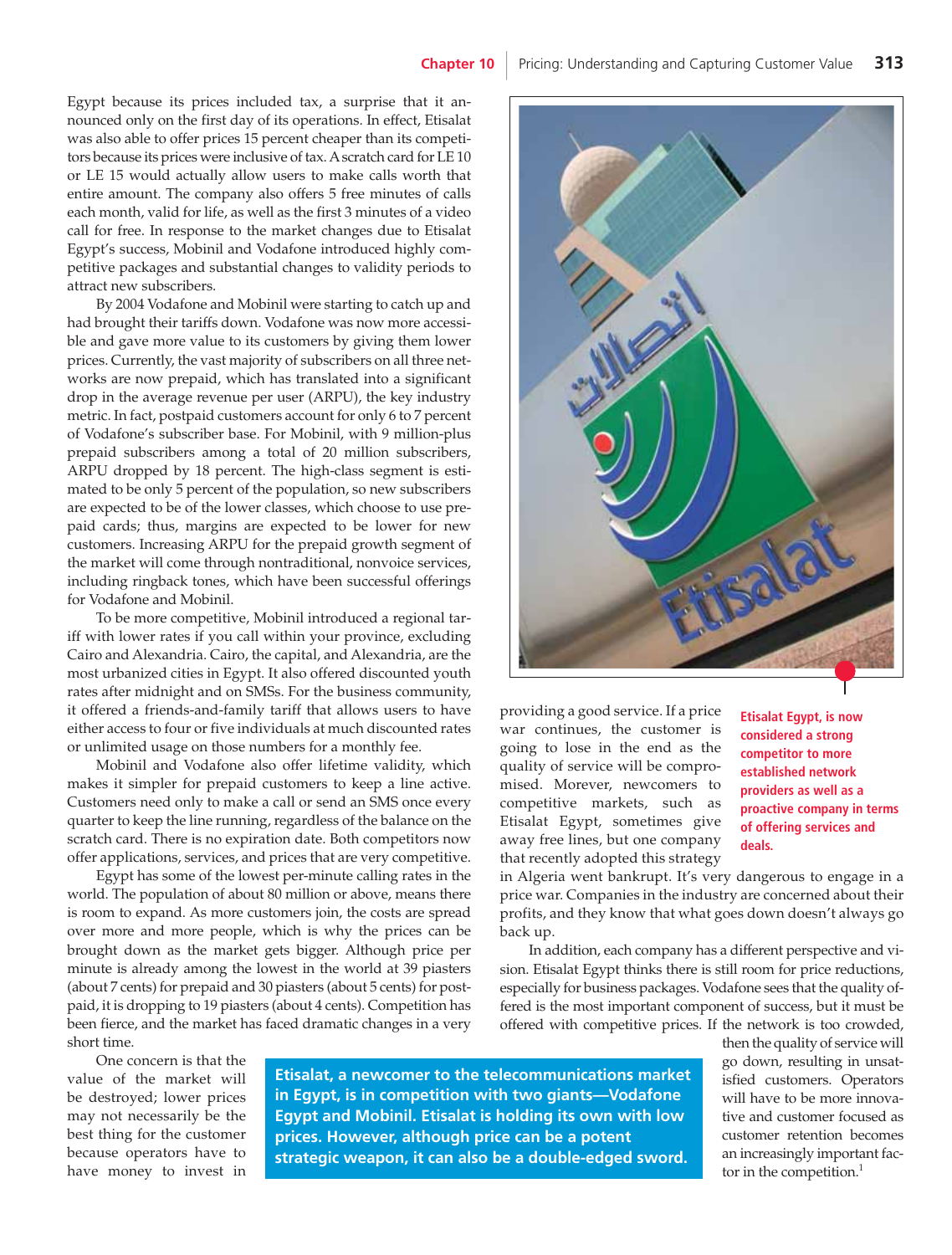# Objective OUTLINE





**Pricing: No matter what the state of the economy, companies should sell value, not price.**

#### **Price**

The amount of money charged for a product or service; the sum of the values that customers exchange for the benefits of having or using the product or service.

**Companies today**face a fierce and fast-changing pricing environment. Value-seeking customers have put increased pricing pressure on many companies. Thanks to recent economic woes, the pricing power of the Internet, and value-driven companies such as Etisalat, today's more frugal consumers are pursuing spend-less strategies. In response, it seems that almost every company is looking for ways to cut prices.

Yet, cutting prices is often not the best answer. Reducing prices unnecessarily can lead to lost profits and damaging price wars. It can cheapen a brand by signaling to customers that price is more important than the customer value a brand delivers.  $\bigcirc$  Instead, no matter what the state of the economy, companies should sell value, not price. In some cases, that means selling lesser products at rock-bottom prices. But in most cases, it means persuading customers that paying a higher price for the company's brand is justified by the greater value they gain. $<sup>2</sup>$ </sup>

### **What Is a Price? (p 314)**

In the narrowest sense, **price** is the amount of money charged for a product or a service. More broadly, price is the sum of all the values that customers give up to gain the benefits of having or using a product or service. Historically, price has been the major factor affecting buyer choice. In recent decades, nonprice factors have gained increasing importance. However, price still remains one of the most important elements that determines a firm's market share and profitability.

Price is the only element in the marketing mix that produces revenue; all other elements represent costs. Price is also one of the most flexible marketing mix elements. Unlike product features and channel commitments, prices can be changed quickly. At the same time, pricing is the number-one problem facing many marketing executives, and many companies do not handle pricing well. Some managers view pricing as a big headache, preferring instead to focus on other marketing mix elements. However, smart managers treat pricing as a key strategic tool for creating and capturing customer value. Prices have a direct impact on a firm's bottom line. A small percentage improvement in price can generate a large percentage increase in profitability. More importantly, as part of a company's overall value proposition, price plays a key role in creating customer value and building customer relationships. "Instead of running away from pricing," says an expert, "savvy marketers are embracing it."3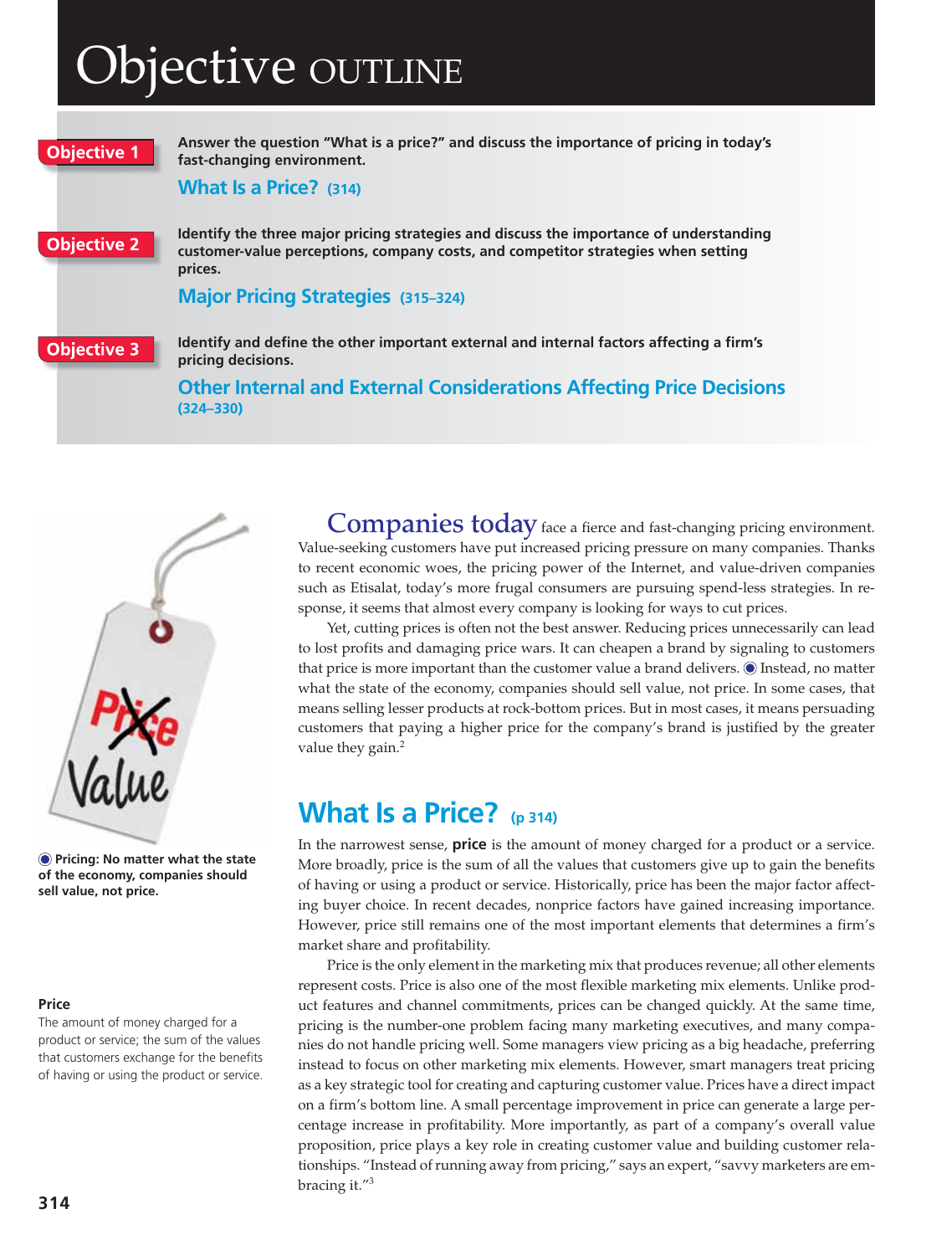**Author** | Setting the right price **Comment** I is one of the marketer's most difficult tasks. A host of factors come into play. But finding and implementing the right price strategy is critical to success.

**Author** | Like everything else in **Comment** | marketing, good pricing starts with *customers* and their perceptions of value.

**Customer value-based pricing** Setting price based on buyers' perceptions of value rather than on the seller's cost.

### **Major Pricing Strategies (pp 315-324)**

The price the company charges will fall somewhere between one that is too high to produce any demand and one that is too low to produce a profit. **Figure 10.1** summarizes the major considerations in setting price. Customer perceptions of the product's value set the ceiling for prices. If customers perceive that the product's price is greater than its value, they will not buy the product. Product costs set the floor for prices. If the company prices the product below its costs, the company's profits will suffer. In setting its price between these two extremes, the company must consider several internal and external factors, including competitors' strategies and prices, the overall marketing strategy and mix, and the nature of the market and demand.

Figure 10.1 suggests three major pricing strategies: customer value-based pricing, costbased pricing, and competition-based pricing.

### Customer Value-Based Pricing

In the end, the customer will decide whether a product's price is right. Pricing decisions, like other marketing mix decisions, must start with customer value. When customers buy a product, they exchange something of value (the price) to get something of value (the benefits of having or using the product). Effective, customer-oriented pricing involves understanding how much value consumers place on the benefits they receive from the product and setting a price that captures this value.

**Customer value-based pricing** uses buyers' perceptions of value, not the seller's cost, as the key to pricing. Value-based pricing means that the marketer cannot design a product and marketing program and then set the price. Price is considered along with all other marketing mix variables *before* the marketing program is set.

**Figure 10.2** compares value-based pricing with cost-based pricing. Although costs are an important consideration in setting prices, cost-based pricing is often product driven. The company designs what it considers to be a good product, adds up the costs of making the product, and sets a price that covers costs plus a target profit. Marketing must then convince buyers that the product's value at that price justifies its purchase. If the price turns out to be too high, the company must settle for lower markups or lower sales, both resulting in disappointing profits.

Value-based pricing reverses this process. The company first assesses customer needs and value perceptions. It then sets its target price based on customer perceptions of value. The targeted value and price drive decisions about what costs can be incurred and the resulting product design. As a result, pricing begins with analyzing consumer needs and value perceptions, and the price is set to match perceived value.

It's important to remember that "good value" is not the same as "low price." For example, a Steinway piano—any Steinway piano—costs a lot. But to those who own one, a Steinway is a great value:<sup>4</sup>

A Steinway grand piano typically runs anywhere from \$40,000 to \$165,000. The most popular model sells for around \$72,000. But ask anyone who owns a Steinway grand piano, and they'll tell you that, when it comes to Steinway, price is nothing; the Steinway experience is everything. Steinway makes very high quality pianos; handcrafting

#### **FIGURE** | **10.1** Considerations in Setting Price

If customers perceive that a product's price is greater than its value, they won't buy it. If the company prices a product below its costs, profits will suffer. Between the two extremes, the "right" pricing strategy is one that delivers both value to the customer and profits to the company.

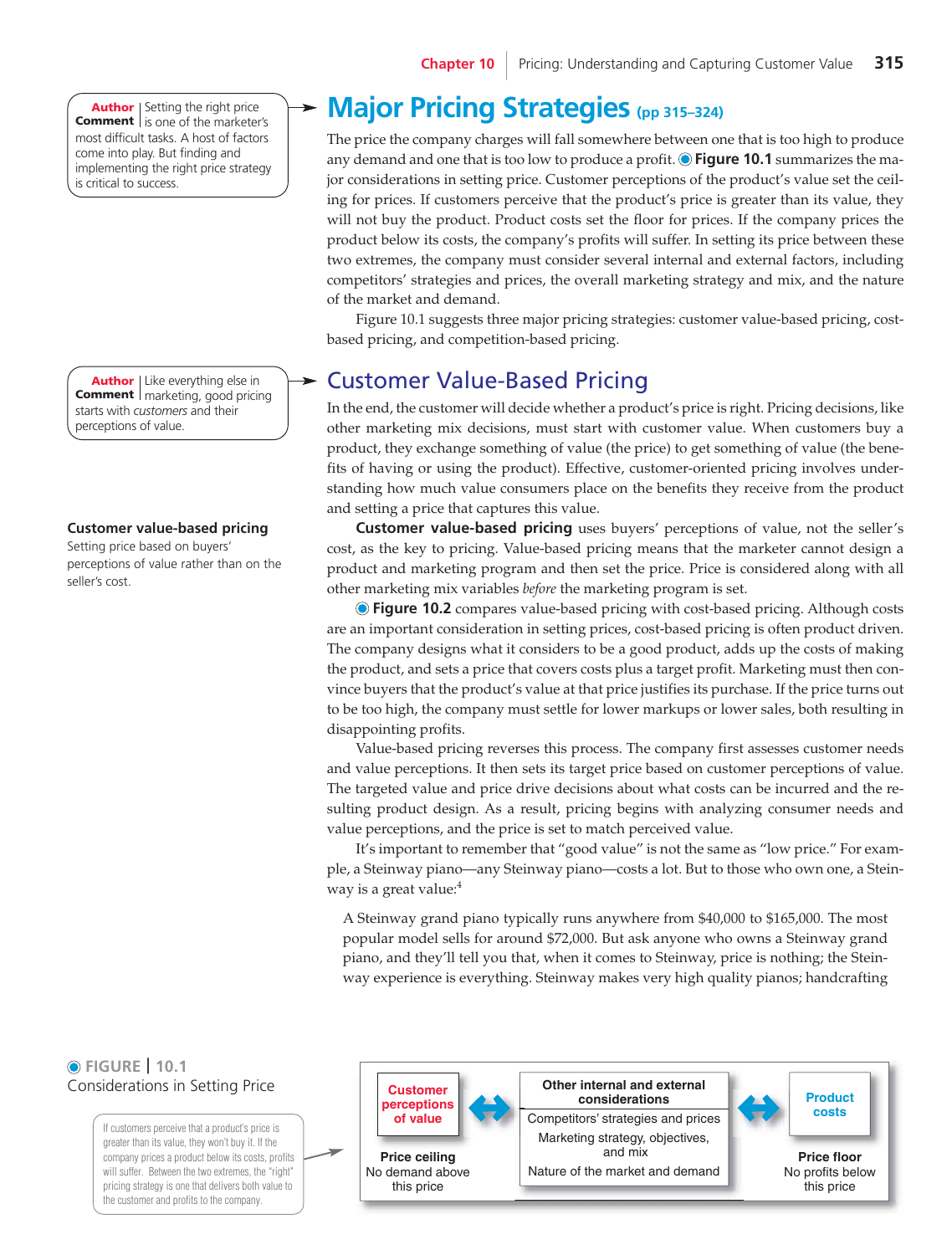**316 Part Three** Designing a Customer-Driven Strategy and Mix



each Steinway requires up to one full year. But, more importantly, owners get the Steinway mystique. The Steinway name evokes images of classical concert stages and the celebrities and performers who've owned and played Steinway pianos across more than 155 years.



**Perceived value: A Steinway piano—any Steinway piano—costs a lot. But to those who own one, a Steinway is a great value. "A Steinway takes you places you've never been."**

But Steinways aren't just for world-class pianists and the wealthy. Ninety-nine percent of all Steinway buyers are amateurs who perform only in their dens.  $\odot$  To such customers, whatever a Steinway costs, it's a small price to pay for the value of owning one. "A Steinway takes you places you've never been," says an ad. As one Steinway owner puts it, "My friendship with the Steinway piano is one of the most important and beautiful things in my life." Who can put a price on such feelings?

Companies often find it hard to measure the value customers will attach to its product. For example, calculating the cost of ingredients in a meal at a fancy restaurant is relatively easy. But assigning value to other satisfactions such as taste, environment, relaxation, conversation, and status is very hard. Such value is subjective; it varies both for different consumers and different situations.

Still, consumers will use these perceived values to evaluate a product's price, so the company must work to measure them. Sometimes, companies ask consumers how much they would pay for a basic product and for each benefit added to the offer. Or a company might conduct experiments to test the perceived value of different product offers. According to an old Russian proverb, there are two fools in every market—one who asks too much and one who asks too little. If the seller charges more than the buyers' perceived value, the company's sales will suffer. If the seller charges less, its products sell very well, but they produce less revenue than they would if they were priced at the level of perceived value.

We now examine two types of value-based pricing: *good-value pricing* and *value-added pricing*.

#### **Good-Value Pricing**

Recent economic events have caused a fundamental shift in consumer attitudes toward price and quality. In response, many companies have changed their pricing approaches to bring them in line with changing economic conditions and consumer price perceptions. More and more, marketers have adopted **good-value pricing** strategies—offering the right combination of quality and good service at a fair price.

In many cases, this has involved introducing less-expensive versions of established, brand-name products. To meet tougher economic times and more frugal consumer spending habits, fast-food restaurants such as Taco Bell and McDonald's offer value meals and dollar menu items. Armani offers the less-expensive, more-casual Armani Exchange fashion line. Alberto-Culver's TRESemmé hair care line promises "A salon look and feel at a frac-

#### **Good-value pricing**

Offering the right combination of quality and good service at a fair price.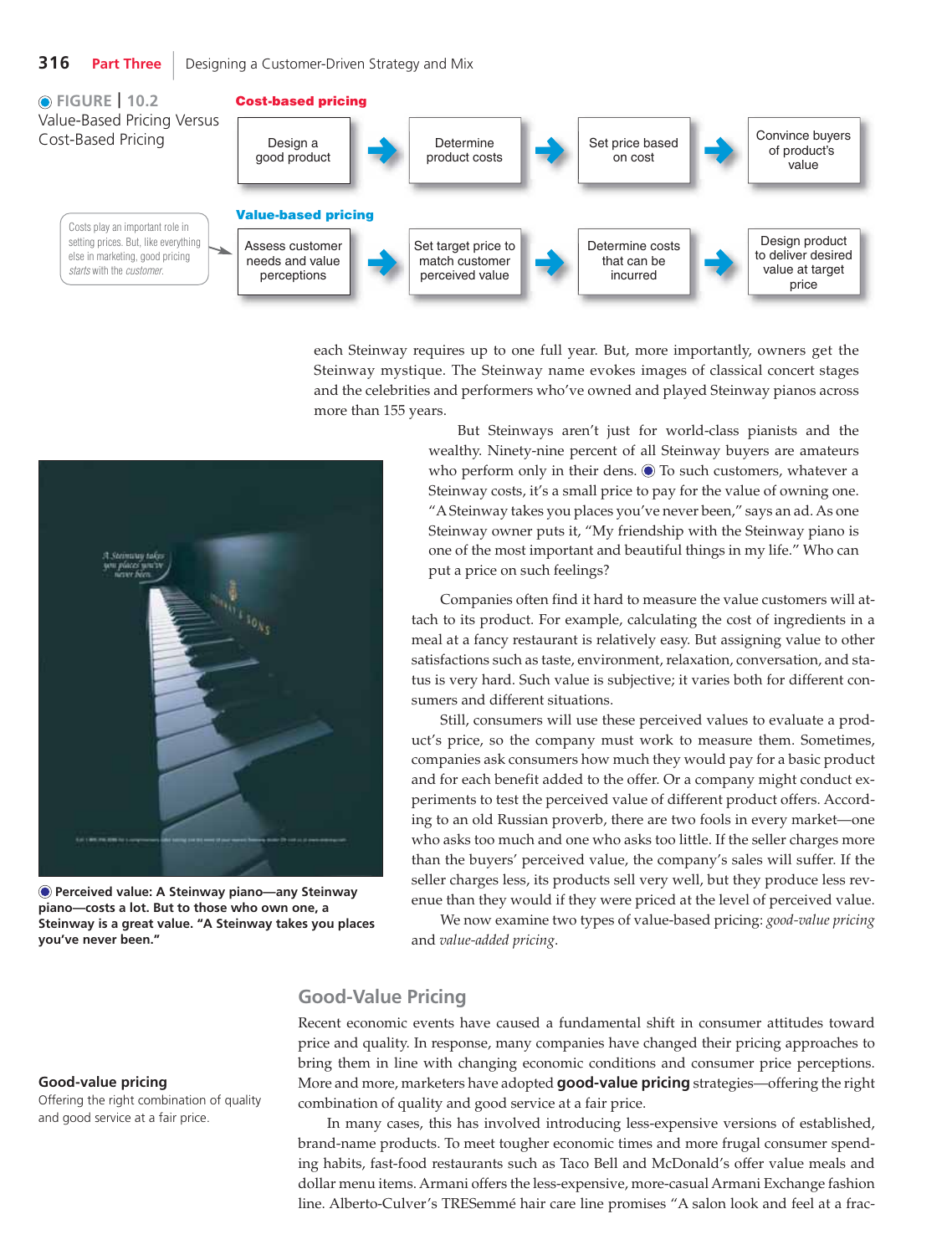

**Good-value pricing: Ryanair appears to have found a radical new pricing solution, one that customers are sure to love: Make flying free!**

tion of the price." And every car company now offers small, inexpensive models better suited to the strapped consumer's budget.

In other cases, good-value pricing has involved redesigning existing brands to offer more quality for a given price or the same quality for less. Some companies even succeed by offering less value but at rock-bottom prices.  $\odot$  For example, passengers flying the low-cost European airline Ryanair won't get much in the way of free amenities, but they'll like the airline's unbelievably low prices.<sup>5</sup>

Ireland's Ryanair, Europe's most profitable airline over the past decade, appears to have found a radical pricing solution: Make flying *free*! Before long, Ryanair promises, more than half of its passengers will pay nothing for their tickets. Remarkably, the airline already offers virtually free fares to one-fourth of its customers. What's its secret? Ryanair's frugal cost structure makes even the most cost-conscious competitor look like a reckless spender. In addition, however, Ryanair charges for virtually everything except the seat itself, from baggage check-in to seatback advertising space. Once in the air, flight attendants hawk everything from scratch-card games to perfume and digital cameras to their captive audience. After arriving at some out-of-theway airport, Ryanair will sell you a bus or train ticket into town. The airline even gets commissions from sales of Hertz rental cars, hotel rooms, ski packages, and travel insurance. Despite Ryanair's sometimes pushy efforts to extract more revenue from

each traveler, customers aren't complaining. Most of the additional purchases are discretionary, and you just can't beat those outrageously low prices.

An important type of good-value pricing at the retail level is *everyday low pricing* (*EDLP*). EDLP involves charging a constant, everyday low price with few or no temporary price discounts. Retailers such as Costco and the furniture seller Room & Board practice EDLP. The king of EDLP is Walmart, which practically defined the concept. Except for a few sale items every month, Walmart promises everyday low prices on everything it sells. In contrast, *high-low pricing* involves charging higher prices on an everyday basis but running frequent promotions to lower prices temporarily on selected items. Department stores such as Kohl's and Macy's practice high-low pricing by having frequent sales days, early-bird savings, and bonus earnings for store credit-card holders.

#### **Value-added pricing**

Attaching value-added features and services to differentiate a company's offers and charging higher prices.



**Value-added pricing: Rather than dropping prices for its venerable Stag umbrella brand to match cheaper imports, Currims successfully launched umbrellas with funky designs, cool colors, and value-added features and sold them at even higher prices.**

#### **Value-Added Pricing**

Value-based pricing doesn't mean simply charging what customers want to pay or setting low prices to meet competition. Instead, many companies adopt **value-added pricing** strategies. Rather than cutting prices to match competitors, they attach value-added features and services to differentiate their offers and thus support higher prices. For example, when rebranding their hotels, Southern Sun realized they could give their customers a positive experience not by lowering prices but by adding value to the services they provide (see Real Marketing 10.1).  $\bigcirc$  Also consider this example:

The monsoon season in Mumbai, India, is three months of near-nonstop rain. For 147 years, most Mumbaikars protected themselves with a Stag umbrella from venerable Ebrahim Currim & Sons. Like Ford's Model T, the basic Stag was sturdy, affordable, and of any color, as long as it was black. By the end of the twentieth century,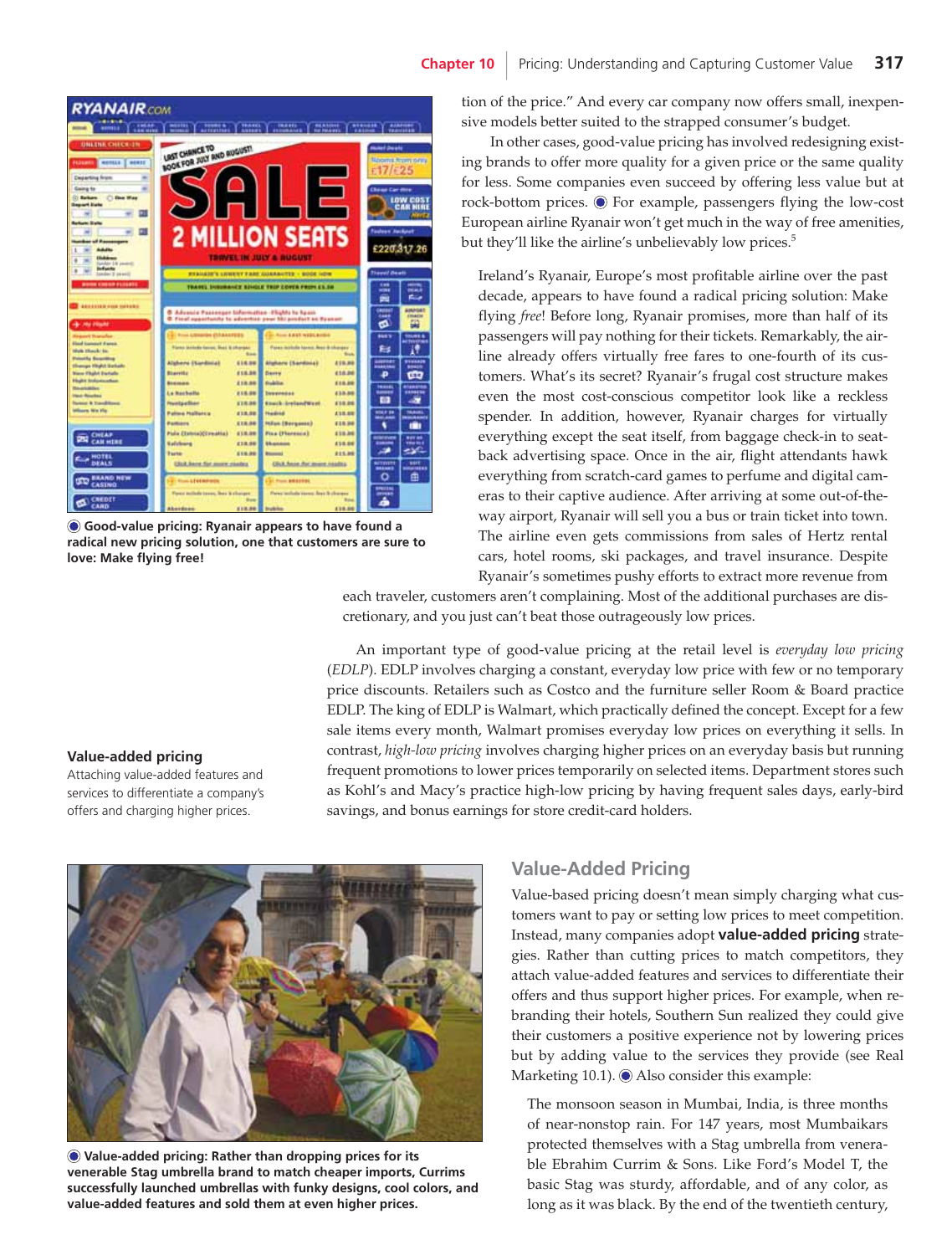# Real Marketing 10.1

### **Southern Sun: Adding Value and Style**

Johannesburg-based Southern Sun Hotels was established in 1969. It now has a broad portfolio of 90 hotels throughout Africa, the Middle East, and the Seychelles. It has always prided itself on the strength of its brands and its determination to tailor each stay specifically for each guest. It offers all types of accommodation, from budget to five star.

Southern Sun has an international, multibrand strategy, using brand names such as Holiday Inn and Crowne Plaza to give a truly international flavor to its hotels. One problem in doing this has been that the original Southern Sun brand became submerged. The business decided to reintroduce Southern Sun as the key brand driver and to apply it to its entire portfolio of hotels. For example, the Garden Court brand was brought back under the Southern Sun banner to create a clear South African brand using the slogan "A great stay and a great day."

Southern Sun wanted to focus on offering world-class accommodations across a variety of markets, offering added value designs to meet the needs of all guests, regardless of their budget. The principal brand, Southern Sun, was shown to have greater emotional appeal than other brands in the existing portfolio.

In the first phase, the company's portfolio was redeveloped to bring the hotel brands back under the Southern Sun umbrella. In the premier sector, the company found that its hotels did not offer anything distinctive compared to its competitors. To add value, the company developed a more stylish, personalized, and pampered approach, focusing on each guest as an individual. In addition, each hotel developed its own distinctive personality so that each property within the chain was unique.

The three-star economy sector also needed an element of added value. Research had shown the company that many of its competing hotels were seen as uninspiring and dull. To add value, the company moved away from a basic hotel model and introduced a noticeably South African style of hospitality, focusing on a customer experience that would be productive, comfortable, and refreshing.

At the budget end of the portfolio, Southern Sun developed StayEasy. These budget hotels were targeted mostly at frequent business travelers. A number of these hotels had been set up across South Africa, incorporating conference facilities and promising a good night's rest and a broad range of catering for business and leisure customers.

Southern Sun's market research also identified a new type of customer, dubbed the "balanced styler." This was a traveler who wanted an affordable hotel that did not compromise on style. The Italian-styled SunSquare brand was launched in early 2007 at the Montecasino on Piazza Square, Fourways, Johannesburg. The added value and pricing elements of this new brand incorporated fashion, modern accommodation, and authentic urban living. The other key elements were that it was unique to the area and competitively priced. The SunSquare concept has resulted in about an 80 percent occupancy rate as of February 2010. With its less formal, less corporate, and less structured approach,

a stylish and somewhat unconventional accommodation and dining experience has been created. To match the expectations of more modern travelers, the desk-based reception area was replaced by high-tech check-in kiosks. The lobby disappeared and was replaced by a stylish cocktail bar, which overlooked an open plan restaurant where the kitchen and activities of the chefs were transformed into a floor show. To manage costs and maintain competitive pricing, separate bathrooms were dispensed with and replaced within each bedroom with a high-pressure shower and a toilet and sink hidden behind a frosted glass enclosure.

Another key added value is the location of SunSquare, in the center of an entertainment complex. This placement was also a conscious decision, as many of the competitor hotels in the same market could only offer remote, out-of-city locations.

Clearly defined brands within the Southern Sun family, each with its own specific pricing and added value elements, are all designed to cater to specific sets of customer needs. By building in these ways on the Southern Sun brand—which the company refers to as Southern Warmth (South African hospitality)—the unique nature of the chain is clearly designed to differentiate it from its competitors.



*Great Stay Great Day:* **Table Mountain forms the perfect backdrop for Southern Sun's newly branded South African hotels, which offer world-class accommodation regardless of budget.**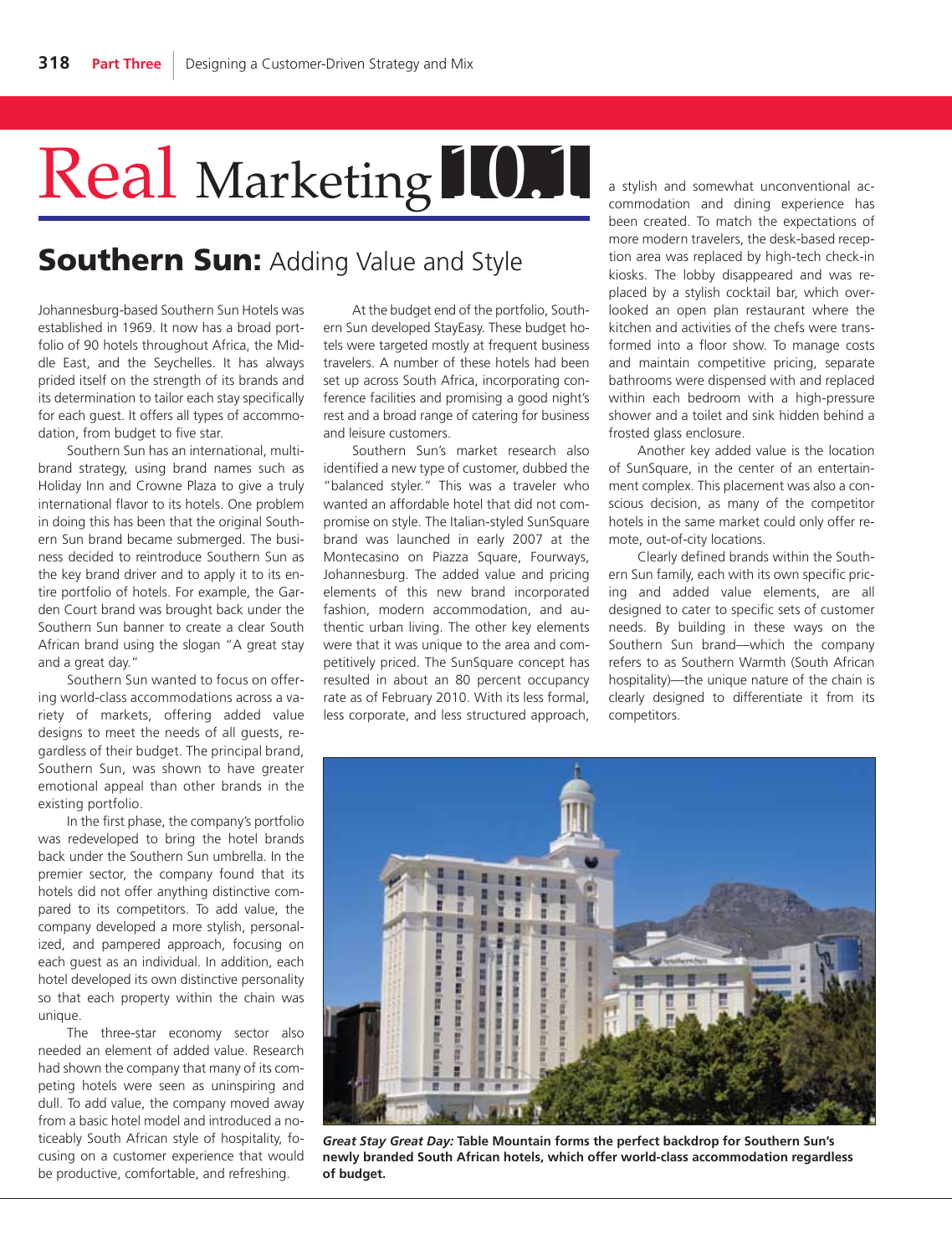The approach clearly worked. In April 2010, after being open for barely a year, the Southern Sun Ikoyi Hotel in Lagos, Nigeria, won the award for Nigeria's most outstanding hotel facility at the inaugural Nigerian Hospitality Excellence Awards. Later in the year the same hotel won three more awards at the Accra West Africa Tourism and Hospitality Awards. The managing director for Southern Sun Offshore was delighted that the added value offered to customers in terms of service and product had been recognized in such a highly competitive international market.

In October 2010 the Southern Sun Al Manzil Hotel in Dubai won Hotel Team of the

Year at the Hotelier Middle East Awards. The Al Manzil is one of two hotels in the heart of Dubai, the other being the Qamardeen.

The consolidation of the Southern Sun brand has also enabled other added value initiatives to be introduced, including the Frequent Guest Program. Sun Rands (loyalty points) can be collected for free holidays across the whole chain. The program also gives regular customers access to discounts and rewards.

By building added value based on the brand image, the chain has been able to focus on quality and style. These elements are translated across the brand, aiming to ensure excellent value and high levels of customer service and attention to detail. Competitive pricing and added value, which exceed the expectations of most customers, have enabled the group to continue to expand and develop.

**Sources:** Based on information from www.southernsun.com, accessed October 25, 2010; www.southernsunme .com, accessed October 25, 2010.

however, the Stag was threatened by cheaper imports from China. Stag responded by dropping prices and scrimping on quality. It was a bad move: For the first time since the 1940s, the brand began losing money.

Finally, however, Stag came to its senses. It abandoned the price war and started innovating. It launched designer umbrellas in funky designs and cool colors. Teenagers and young adults lapped them up. It then launched umbrellas with a built-in highpower flashlight for those who walk unlit roads at night and models with prerecorded tunes for music lovers. For women who walk secluded streets after dark, there's Stag's Bodyguard model, armed with glare lights, emergency blinkers, and an alarm. Customers willingly pay up to a 100 percent premium for the new products. Under the new value-added strategy, the Stag brand has now returned to profitability. Come the monsoon season in June, the grand old black Stags still reappear on the streets of Mumbai but now priced 15 percent higher than the imports.<sup>6</sup>

The Stag example illustrates once again that customers are motivated not by price but by what they get for what they pay. "If consumers thought the best deal was simply a question of money saved, we'd all be shopping in one big discount store," says one pricing expert. "Customers want value and are willing to pay for it. Savvy marketers price their products accordingly."7

#### Cost-Based Pricing

Whereas customer-value perceptions set the price ceiling, costs set the floor for the price that the company can charge. **Cost-based pricing** involves setting prices based on the costs for producing, distributing, and selling the product plus a fair rate of return for its effort and risk. A company's costs may be an important element in its pricing strategy.

Some companies, such as Ryanair and Walmart, work to become the "low-cost producers" in their industries. Companies with lower costs can set lower prices that result in smaller margins but greater sales and profits. However, other companies—such as Apple, BMW, and Steinway—intentionally pay higher costs so that they can claim higher prices and margins. For example, it costs more to make a "handcrafted" Steinway piano than a Yamaha production model. But the higher costs result in higher quality, justifying that eyepopping \$72,000 price. The key is to manage the spread between costs and prices—how much the company makes for the customer value it delivers.

#### **Cost-based pricing**

Setting prices based on the costs for producing, distributing, and selling the product plus a fair rate of return for effort and risk.

**Author** | Costs set the floor for **Comment** | price, but the goal isn't always to *minimize* costs. In fact, many firms invest in higher costs so that they can claim higher prices and margins (think about Steinway pianos). The key is to manage the *spread* between costs and prices—how much the company makes for the customer value it delivers.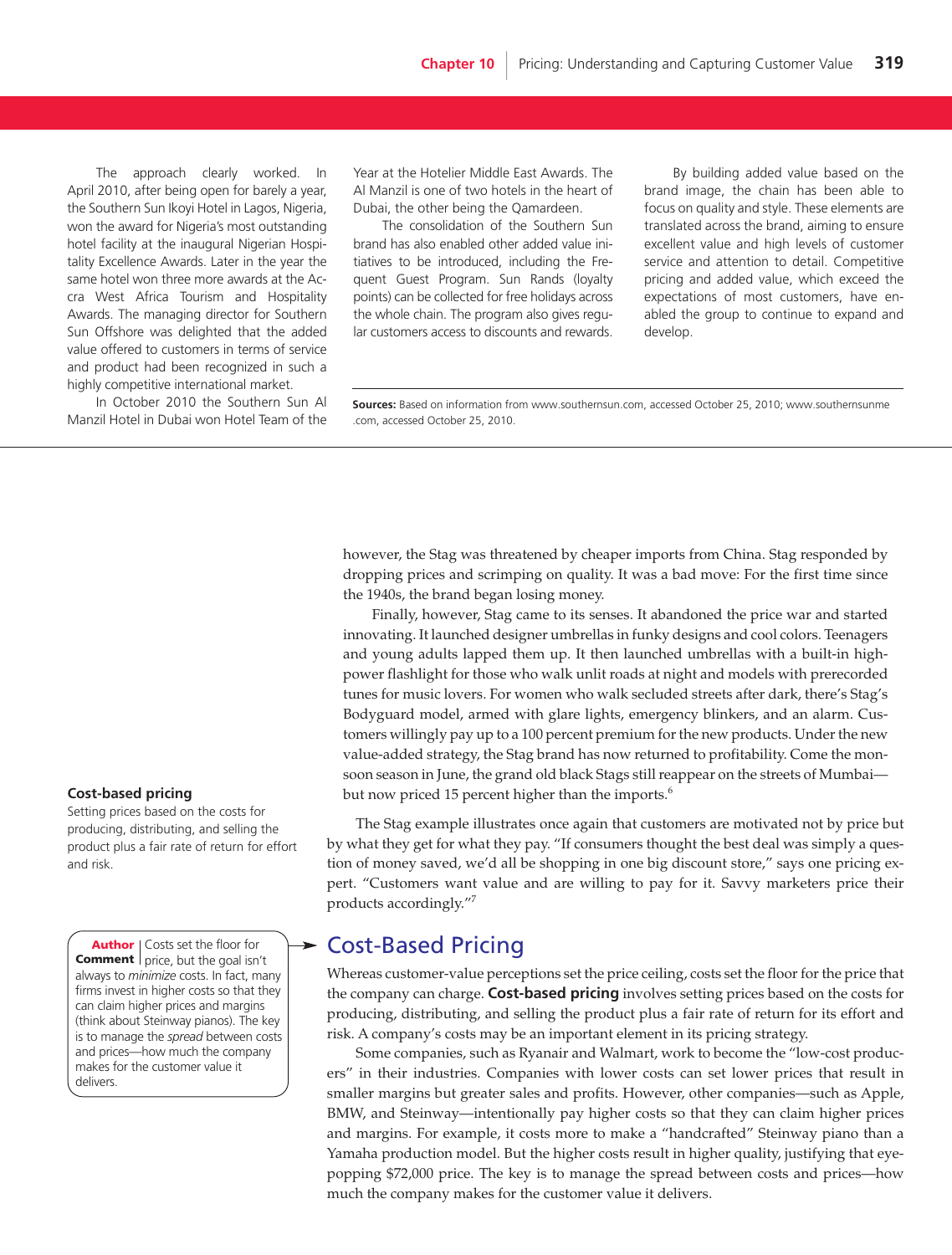#### **Fixed costs (overhead)**

Costs that do not vary with production or sales level.

#### **Variable costs**

Costs that vary directly with the level of production.

#### **Total costs**

The sum of the fixed and variable costs for any given level of production.

#### **Types of Costs**

A company's costs take two forms: fixed and variable. **Fixed costs** (also known as **overhead**) are costs that do not vary with production or sales level. For example, a company must pay each month's bills for rent, heat, interest, and executive salaries—whatever the company's output. **Variable costs** vary directly with the level of production. Each PC produced by HP involves a cost of computer chips, wires, plastic, packaging, and other inputs. Although these costs tend to be the same for each unit produced, they are called variable costs because the total varies with the number of units produced. **Total costs** are the sum of the fixed and variable costs for any given level of production. Management wants to charge a price that will at least cover the total production costs at a given level of production.

The company must watch its costs carefully. If it costs the company more than its competitors to produce and sell a similar product, the company will need to charge a higher price or make less profit, putting it at a competitive disadvantage.

#### **Costs at Different Levels of Production**

To price wisely, management needs to know how its costs vary with different levels of production. For example, suppose Texas Instruments (TI) built a plant to produce 1,000 calculators per day. **Figure 10.3A** shows the typical short-run average cost curve (SRAC). It shows that the cost per calculator is high if TI's factory produces only a few per day. But as production moves up to 1,000 calculators per day, the average cost per unit decreases. This is because fixed costs are spread over more units, with each one bearing a smaller share of the fixed cost. TI can try to produce more than 1,000 calculators per day, but average costs will increase because the plant becomes inefficient. Workers have to wait for machines, the machines break down more often, and workers get in each other's way.

If TI believed it could sell 2,000 calculators a day, it should consider building a larger plant. The plant would use more efficient machinery and work arrangements. Also, the unit cost of producing 2,000 calculators per day would be lower than the unit cost of producing 1,000 units per day, as shown in the long-run average cost (LRAC) curve (Figure 10.3B). In fact, a 3,000-capacity plant would be even more efficient, according to Figure 10.3B. But a 4,000-daily production plant would be less efficient because of increasing diseconomies of scale—too many workers to manage, paperwork slowing things down, and so on. Figure 10.3B shows that a 3,000-daily production plant is the best size to build if demand is strong enough to support this level of production.

#### **Costs as a Function of Production Experience**

Suppose TI runs a plant that produces 3,000 calculators per day. As TI gains experience in producing calculators, it learns how to do it better. Workers learn shortcuts and become more familiar with their equipment. With practice, the work becomes better organized, and TI finds better equipment and production processes. With higher volume, TI becomes more efficient and gains economies of scale. As a result, the average cost tends to decrease with accumulated production experience. This is shown in **Figure 10.4**. <sup>8</sup> Thus, the average cost of producing the first 100,000 calculators is \$10 per calculator. When the company has produced the first 200,000 calculators, the average cost has fallen to \$8.50. After its accumu-

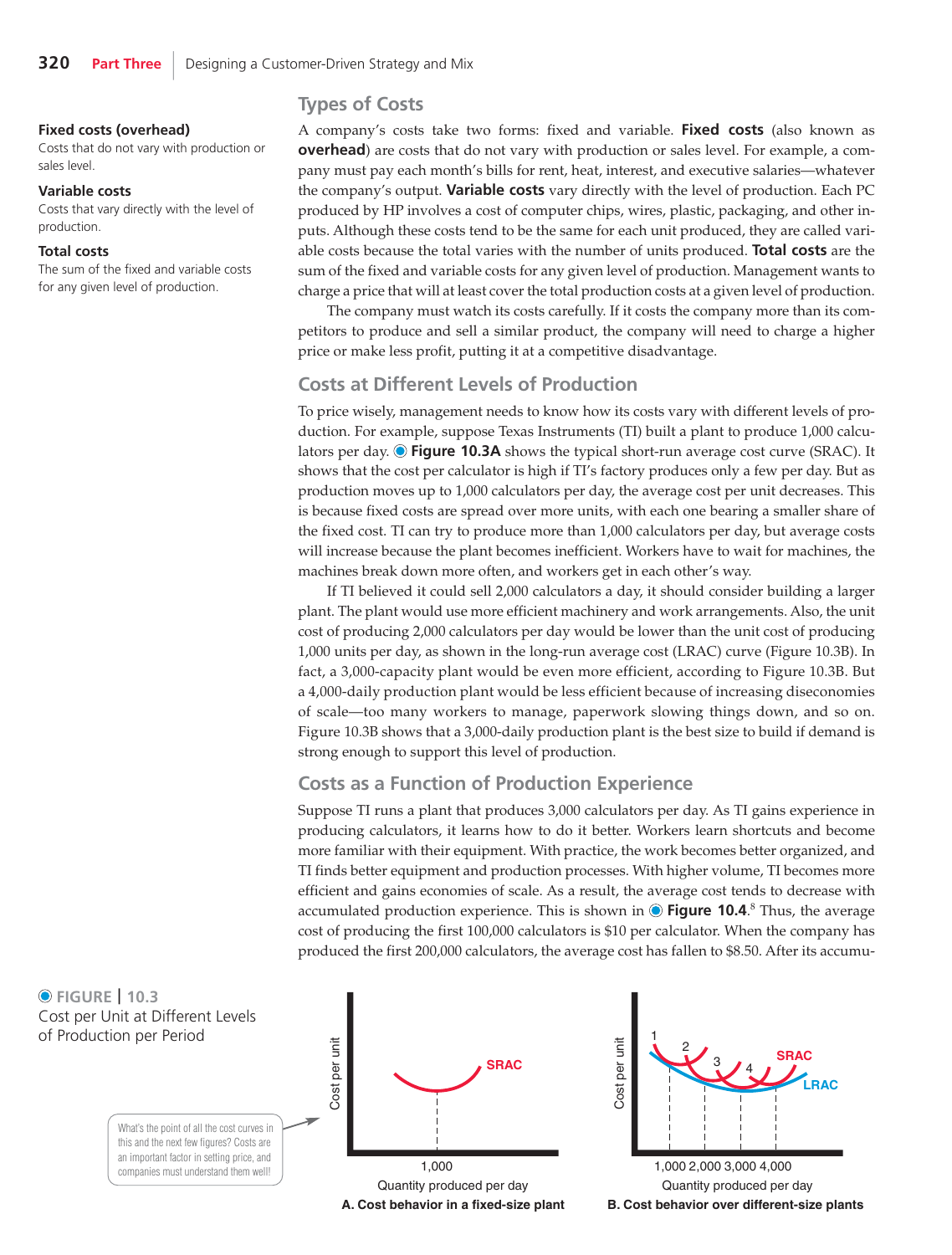#### **FIGURE** | **10.4** Cost per Unit as a Function of Accumulated Production: The Experience Curve



lated production experience doubles again to 400,000, the average cost is \$7. This drop in the average cost with accumulated production experience is called the **experience curve** (or the **learning curve**).

If a downward-sloping experience curve exists, this is highly significant for the company. Not only will the company's unit production cost fall, but it will fall faster if the company makes and sells more during a given time period. But the market has to stand ready to buy the higher output. And to take advantage of the experience curve, TI must get a large market share early in the product's life cycle. This suggests the following pricing strategy: TI should price its calculators low; its sales will then increase, and its costs will decrease through gaining more experience, and then it can lower its prices further.

Some companies have built successful strategies around the experience curve. However, a single-minded focus on reducing costs and exploiting the experience curve will not always work. Experience-curve pricing carries some major risks. The aggressive pricing might give the product a cheap image. The strategy also assumes that competitors are weak and not willing to fight it out by meeting the company's price cuts. Finally, while the company is building volume under one technology, a competitor may find a lower-cost technology that lets it start at prices lower than those of the market leader, who still operates on the old experience curve.

#### **Cost-Plus Pricing**

The simplest pricing method is **cost-plus pricing** (or **markup pricing**)—adding a standard markup to the cost of the product. Construction companies, for example, submit job bids by estimating the total project cost and adding a standard markup for profit. Lawyers, accountants, and other professionals typically price by adding a standard markup to their costs. Some sellers tell their customers they will charge cost plus a specified markup; for example, aerospace companies often price this way to the government.

To illustrate markup pricing, suppose a toaster manufacturer had the following costs and expected sales:

| Variable cost       | \$10      |
|---------------------|-----------|
| Fixed costs         | \$300,000 |
| Expected unit sales | 50,000    |

Then the manufacturer's cost per toaster is given by the following:

unit cost = variable cost + 
$$
\frac{\text{fixed costs}}{\text{unit sales}}
$$
 = \$10 +  $\frac{\$300,000}{50,000}$  = \$16

Now suppose the manufacturer wants to earn a 20 percent markup on sales. The manufacturer's markup price is given by the following:<sup>9</sup>

$$
\text{markup price} = \frac{\text{unit cost}}{(1 - \text{desired return on sales})} = \frac{$16}{1 - .2} = $20
$$

The manufacturer would charge dealers \$20 per toaster and make a profit of \$4 per unit. The dealers, in turn, will mark up the toaster. If dealers want to earn 50 percent on the sales price, they will mark up the toaster to  $$40 ($20 + 50\%$~40).$  This number is equivalent to a *markup on cost* of 100 percent (\$20/\$20).

#### **Experience curve (learning curve)**

The drop in the average per-unit production cost that comes with accumulated production experience.

#### **Cost-plus pricing (markup pricing)**

Adding a standard markup to the cost of the product.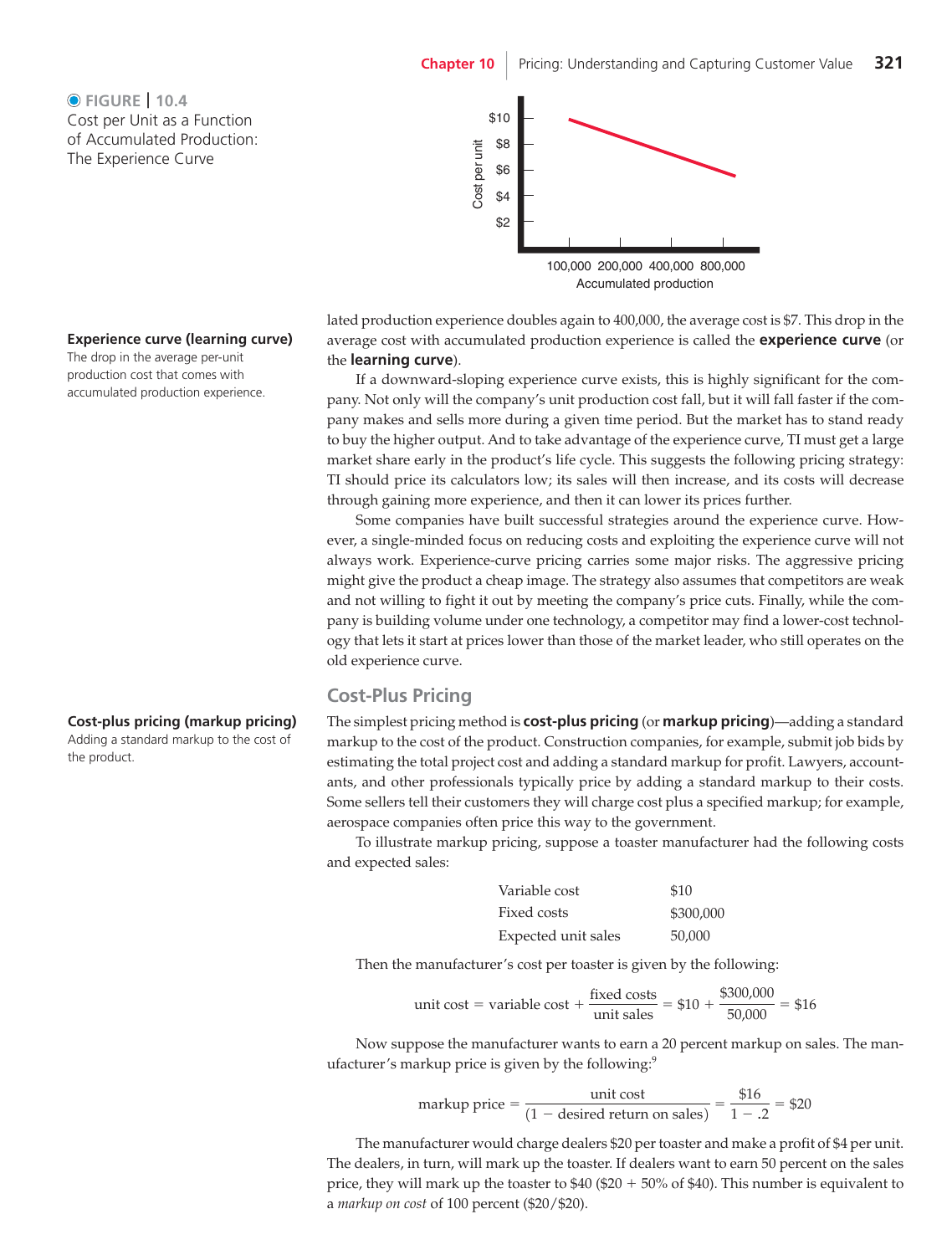#### **Break-even pricing (target return pricing)**

Setting price to break even on the costs of making and marketing a product or setting price to make a target return.

Does using standard markups to set prices make sense? Generally, no. Any pricing method that ignores demand and competitor prices is not likely to lead to the best price. Still, markup pricing remains popular for many reasons. First, sellers are more certain about costs than about demand. By tying the price to cost, sellers simplify pricing; they do not need to make frequent adjustments as demand changes. Second, when all firms in the industry use this pricing method, prices tend to be similar, so price competition is minimized. Third, many people feel that cost-plus pricing is fairer to both buyers and sellers. Sellers earn a fair return on their investment but do not take advantage of buyers when buyers' demand becomes great.

#### **Break-Even Analysis and Target Profit Pricing**

Another cost-oriented pricing approach is **break-even pricing** (or a variation called **target return pricing**). The firm tries to determine the price at which it will break even or make the target return it is seeking.

Target return pricing uses the concept of a *break-even chart*, which shows the total cost and total revenue expected at different sales volume levels.  $\bullet$  Figure 10.5 shows a breakeven chart for the toaster manufacturer discussed here. Fixed costs are \$300,000 regardless of sales volume. Variable costs are added to fixed costs to form total costs, which rise with volume. The total revenue curve starts at zero and rises with each unit sold. The slope of the total revenue curve reflects the price of \$20 per unit.

The total revenue and total cost curves cross at 30,000 units. This is the *break-even volume*. At \$20, the company must sell at least 30,000 units to break even, that is, for total revenue to cover total cost. Break-even volume can be calculated using the following formula:

break-even volume = 
$$
\frac{\text{fixed cost}}{\text{price} - \text{variable cost}} = \frac{\$300,000}{\$20 - \$10} = 30,000
$$

If the company wants to make a profit, it must sell more than 30,000 units at \$20 each. Suppose the toaster manufacturer has invested \$1,000,000 in the business and wants to set a price to earn a 20 percent return, or \$200,000. In that case, it must sell at least 50,000 units at \$20 each. If the company charges a higher price, it will not need to sell as many toasters to achieve its target return. But the market may not buy even this lower volume at the higher price. Much depends on price elasticity and competitors' prices.

The manufacturer should consider different prices and estimate break-even volumes, probable demand, and profits for each. This is done in **Table 10.1**. The table shows that as price increases, the break-even volume drops (column 2). But as price increases, the demand for toasters also decreases (column 3). At the \$14 price, because the manufacturer clears only \$4 per toaster (\$14 less \$10 in variable costs), it must sell a very high volume to break even. Even though the low price attracts many buyers, demand still falls below the high break-even point, and the manufacturer loses money. At the other extreme, with a \$22 price, the manufacturer clears \$12 per toaster and must sell only 25,000 units to break



**FIGURE** | **10.5** Break-Even Chart for Determining Target-Return Price and Break-Even Volume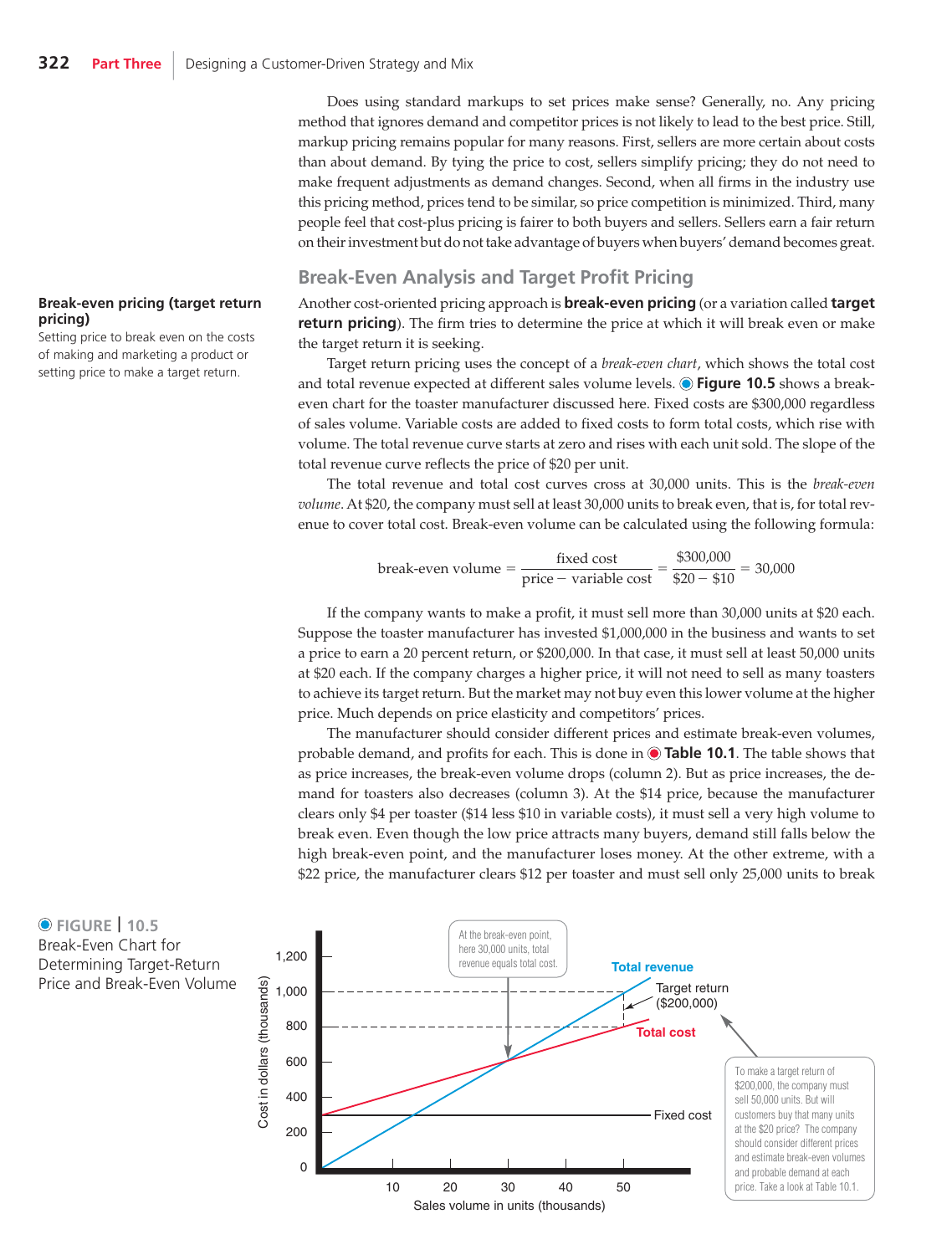| <b>Price</b> | <b>Unit Demand Needed</b><br>to Break Even | <b>Expected Unit Demand</b><br>at Given Price | <b>Total Revenue</b><br>$(1) \times (3)$ |             | Total Costs*   Profit $(4)$ – $(5)$ |
|--------------|--------------------------------------------|-----------------------------------------------|------------------------------------------|-------------|-------------------------------------|
| \$14         | 75,000                                     | 71,000                                        | \$994,000                                | \$1,010,000 | $-$ \$16,000                        |
| 16           | 50,000                                     | 67,000                                        | 1,072,000                                | 970,000     | 102,000                             |
| 18           | 37.500                                     | 60,000                                        | 1,080,000                                | 900.000     | 180,000                             |
| 20           | 30,000                                     | 42,000                                        | 840,000                                  | 720,000     | 120,000                             |
| 22           | 25,000                                     | 23,000                                        | 506,000                                  | 530,000     | $-$ \$24.000                        |
|              |                                            |                                               |                                          |             |                                     |

#### **TABLE** | **10.1** Break-Even Volume and Profits at Different Prices

\*Assumes fixed costs of \$300,000 and constant unit variable costs of \$10.

even. But at this high price, consumers buy too few toasters, and profits are negative. The table shows that a price of \$18 yields the highest profits. Note that none of the prices produce the manufacturer's target return of \$200,000. To achieve this return, the manufacturer will have to search for ways to lower the fixed or variable costs, thus lowering the break-even volume.

#### **Author** | In setting prices, the **Comment** I company must also consider competitors' prices. No matter what price it charges—high, low, or inbetween—the company must be certain to give customers superior value for that price.

#### **Competition-based pricing**

Setting prices based on competitors' strategies, prices, costs, and market offerings.

### Competition-Based Pricing

**Competition-based pricing** involves setting prices based on competitors' strategies, costs, prices, and market offerings. Consumers will base their judgments of a product's value on the prices that competitors charge for similar products.

In assessing competitors' pricing strategies, the company should ask several questions. First, how does the company's market offering compare with competitors' offerings in terms of customer value? If consumers perceive that the company's product or service provides greater value, the company can charge a higher price. If consumers perceive less value relative to competing products, the company must either charge a lower price or change customer perceptions to justify a higher price.

Next, how strong are current competitors, and what are their current pricing strategies? If the company faces a host of smaller competitors charging high prices relative to the value they deliver, it might charge lower prices to drive weaker competitors from the market. If the market is dominated by larger, low-price competitors, the company may decide to target unserved market niches with value-added products at higher prices.

For example,  $\odot$  Annie Bloom's Books, an independent bookseller in Portland, Oregon, isn't likely to win a price war against Amazon.com or Barnes & Noble—it doesn't even try.

> Instead, the shop relies on its personal approach, cozy atmosphere, and friendly and knowledgeable staff to turn local book lovers into loyal patrons, even if they have to pay a little more. Customers writing on a consumer review Web site recently gave Annie Bloom's five-star ratings, supported by the kinds of comments you likely wouldn't see for Barnes & Noble:<sup>10</sup>

Annie Bloom's is not the biggest bookstore, nor the most convenient to park at, nor are the prices incredibly discounted, nor is the bathroom easy to find . . . however, [i]t is one of the friendliest bookstores in town. It is just big enough for a solid hour of browsing. And it has a talented, smart, and long-term staff with incredible taste. . . . You'll find common best sellers here, but you'll also find all those cool books you heard about on NPR or in Vanity Fair that you never see featured at Barnes & Noble. [It's a] bookstore for the book crowd. . . . Good customer service here! Also, be nice to the cat. PS: [It] has a kid's play area in the back.

What principle should guide decisions about what price to charge relative to those of competitors? The answer is simple in



**Pricing against larger, low-price competitors: Independent bookstore Annie Bloom's Books isn't likely to win a price war against Amazon.com or Barnes & Noble. Instead, it relies on outstanding customer service and a cozy atmosphere to turn booklovers into loyal customers.**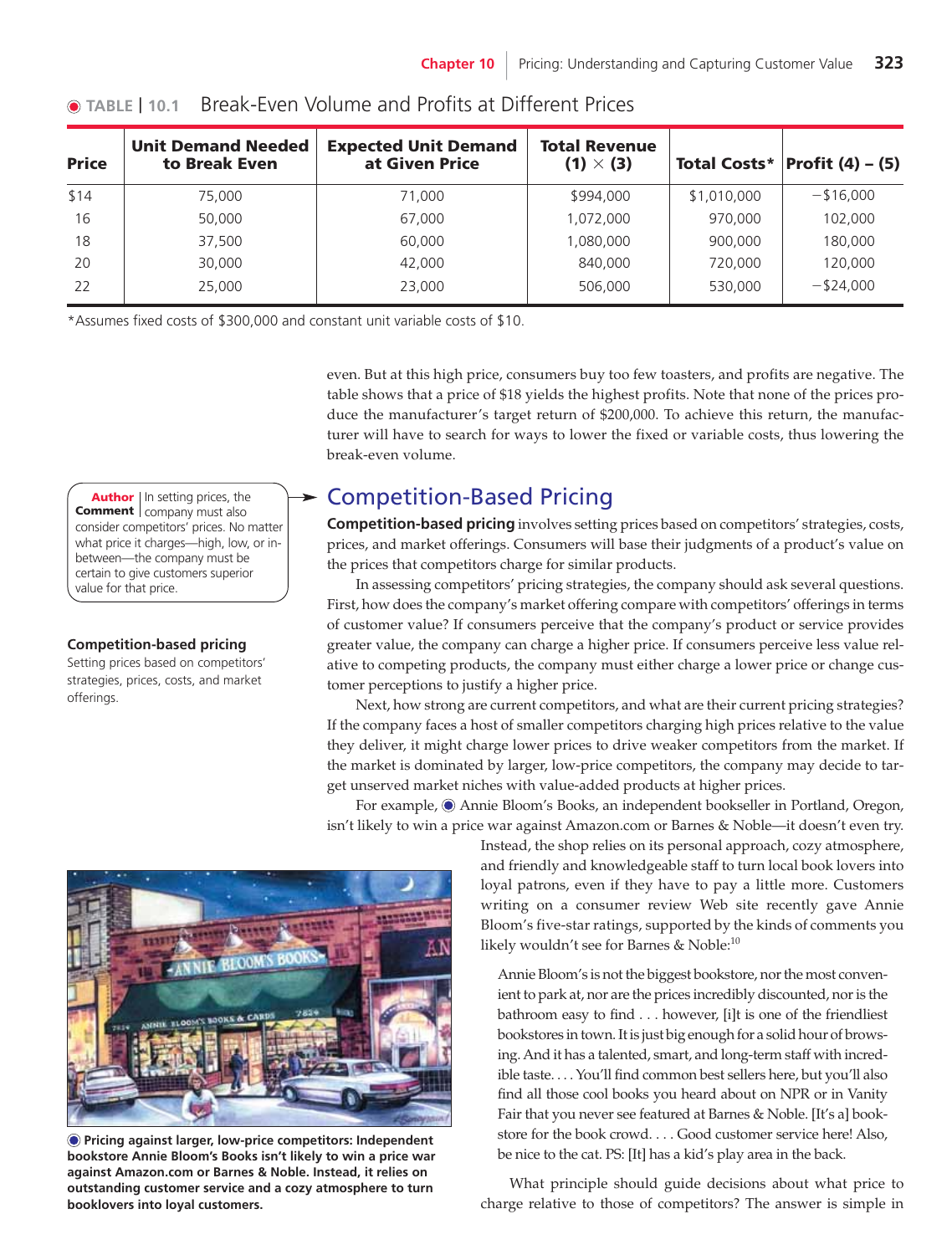**Author** | Now that we've looked at **Comment** I the three general pricing approaches—value-, cost-, and competitor-based pricing—let's dig into some of the many other factors that affect pricing decisions.

### **Other Internal and External Considerations Affecting Price Decisions (pp 324–330)**

in-between—be certain to give customers superior value for that price.

concept but often difficult in practice: No matter what price you charge—high, low, or

Beyond customer value perceptions, costs, and competitor strategies, the company must consider several additional internal and external factors. Internal factors affecting pricing include the company's overall marketing strategy, objectives, and marketing mix, as well as other organizational considerations. External factors include the nature of the market and demand and other environmental factors.

### Overall Marketing Strategy, Objectives, and Mix

Price is only one element of the company's broader marketing strategy. Thus, before setting price, the company must decide on its overall marketing strategy for the product or service. If the company has selected its target market and positioning carefully, then its marketing mix strategy, including price, will be fairly straightforward. For example, when Honda developed its Acura brand to compete with European luxury-performance cars in the higherincome segment, this required charging a high price. In contrast, when it introduced the Honda Fit model—billed as "a pint-sized fuel miser with feisty giddy up"—this positioning required charging a low price. Thus, pricing strategy is largely determined by decisions on market positioning.

Pricing may play an important role in helping to accomplish company objectives at many levels. A firm can set prices to attract new customers or profitably retain existing ones. It can set prices low to prevent competition from entering the market or set prices at competitors' levels to stabilize the market. It can price to keep the loyalty and support of resellers or avoid government intervention. Prices can be reduced temporarily to create excitement for a brand. Or one product may be priced to help the sales of other products in the company's line.

Price is only one of the marketing mix tools that a company uses to achieve its marketing objectives. Price decisions must be coordinated with product design, distribution, and promotion decisions to form a consistent and effective integrated marketing program. Decisions made for other marketing mix variables may affect pricing decisions. For example, a decision to position the product on high-performance quality will mean that the seller must charge a higher price to cover higher costs. And producers whose resellers are expected to support and promote their products may have to build larger reseller margins into their prices.

Companies often position their products on price and then tailor other marketing mix decisions to the prices they want to charge. Here, price is a crucial product-positioning factor that defines the product's market, competition, and design. Many firms support such price-positioning strategies with a technique called **target costing**. Target costing reverses the usual process of first designing a new product, determining its cost, and then asking, "Can we sell it for that?" Instead, it starts with an ideal selling price based on customervalue considerations and then targets costs that will ensure that the price is met. For example, when Honda set out to design the Fit, it began with a \$13,950 starting price point and an operating efficiency of 33 miles per gallon firmly in mind. It then designed a stylish, peppy little car with costs that allowed it to give target customers those values.

Other companies deemphasize price and use other marketing mix tools to create *nonprice* positions. Often, the best strategy is not to charge the lowest price but rather differentiate the marketing offer to make it worth a higher price. For example, Bang & Olufsen (B&O)—known for its cutting-edge consumer electronics—builds more value into its products and charges sky-high prices. A B&O 50-inch BeoVision 4 HDTV will cost you \$7,500; a 65-inch model runs \$13,500, and a 103-inch model goes for \$93,050. A complete B&O entertainment system? Well, you don't really want to know the price. But target customers recognize B&O's very high quality and are willing to pay more to get it.

#### **Target costing**

Pricing that starts with an ideal selling price and then targets costs that will ensure that the price is met.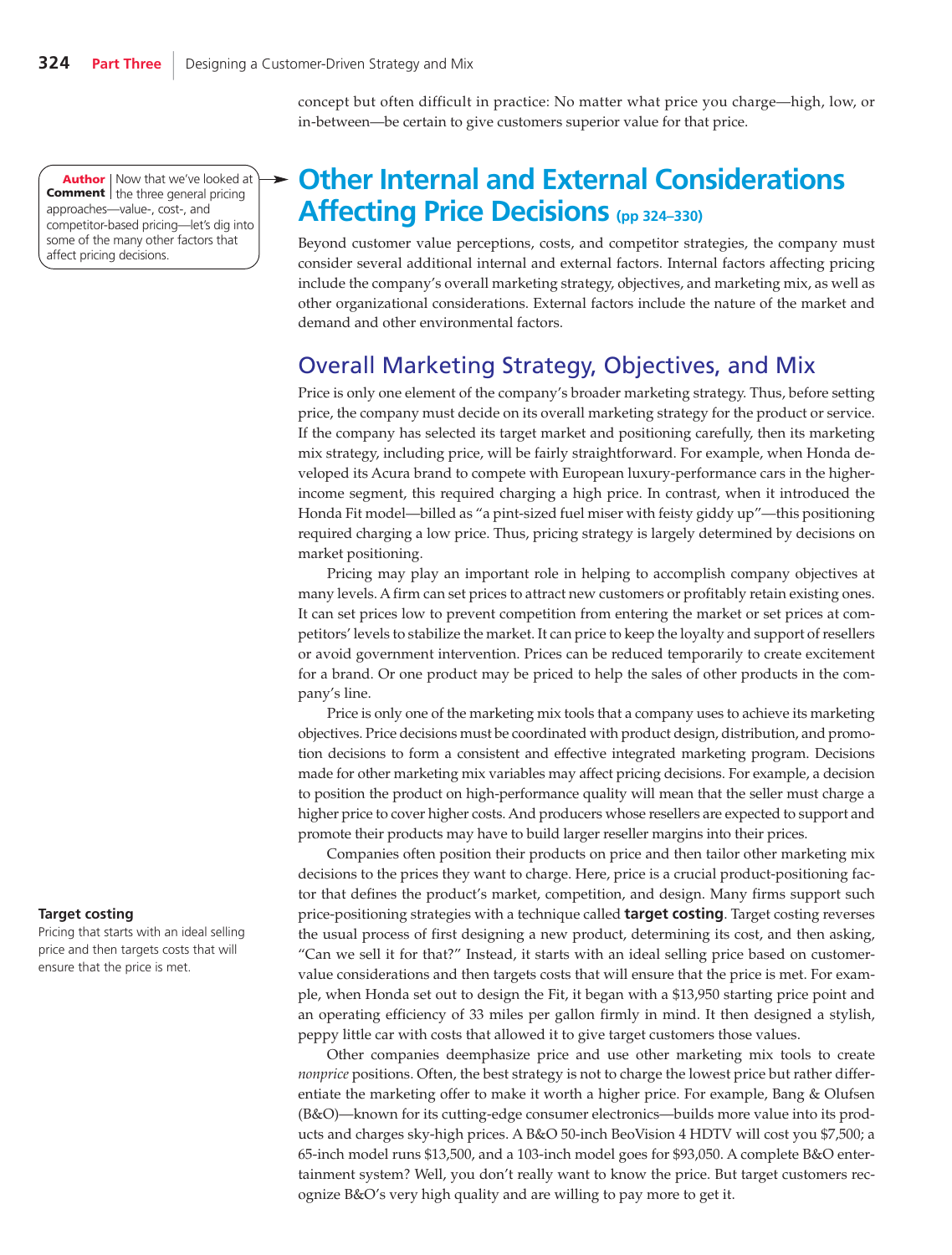

**Positioning on high price: Titus features its lofty prices in its advertising— "suggested retail price: \$7,750.00."**

Some marketers even position their products on *high* prices, featuring high prices as part of their product's allure. For example, Grand Marnier offers a \$225 bottle of Cuvée du Cent Cinquantenaire that's marketed with the tagline "Hard to find, impossible to pronounce, and prohibitively expensive." And Titus Cycles, a premium bicycle manufacturer, features its high prices in its advertising. O One ad humorously shows a man giving his girlfriend a "cubic zirconia" engagement ring so that he can purchase a Titus Vuelo for himself. "Suggested retail price: \$7,750.00."

Thus, marketers must consider the total marketing strategy and mix when setting prices. But again, even when featuring price, marketers need to remember that customers rarely buy on price alone. Instead, they seek products that give them the best value in terms of benefits received for the prices paid.

#### Organizational Considerations

Management must decide who within the organization should set prices. Companies handle pricing in a variety of ways. In small companies, prices are often set by top management rather than by the marketing or sales departments. In large companies, pricing is typically handled by divisional or product line managers. In industrial markets, salespeople may be allowed to negotiate with customers within certain price ranges. Even so, top management sets the pricing objectives and policies, and it often approves the prices proposed by lowerlevel management or salespeople.

In industries in which pricing is a key factor (airlines, aerospace, steel, railroads, oil companies), companies often have pricing departments to set the best prices or help others in setting them. These departments report to the marketing department or top management. Others who have an influence on pricing include sales managers, production managers, finance managers, and accountants.

#### The Market and Demand

As noted earlier, good pricing starts with an understanding of how customers' perceptions of value affect the prices they are willing to pay. Both consumer and industrial buyers balance the price of a product or service against the benefits of owning it. Thus, before setting prices, the marketer must understand the relationship between price and demand for the company's product. In this section, we take a deeper look at the price-demand relationship and how it varies for different types of markets. We then discuss methods for analyzing the price-demand relationship.

#### **Pricing in Different Types of Markets**

The seller's pricing freedom varies with different types of markets. Economists recognize four types of markets, each presenting a different pricing challenge.

Under *pure competition*, the market consists of many buyers and sellers trading in a uniform commodity, such as wheat, copper, or financial securities. No single buyer or seller has much effect on the going market price. In a purely competitive market, marketing research, product development, pricing, advertising, and sales promotion play little or no role. Thus, sellers in these markets do not spend much time on marketing strategy.

Under *monopolistic competition*, the market consists of many buyers and sellers who trade over a range of prices rather than a single market price. A range of prices occurs because sellers can differentiate their offers to buyers. Sellers try to develop differentiated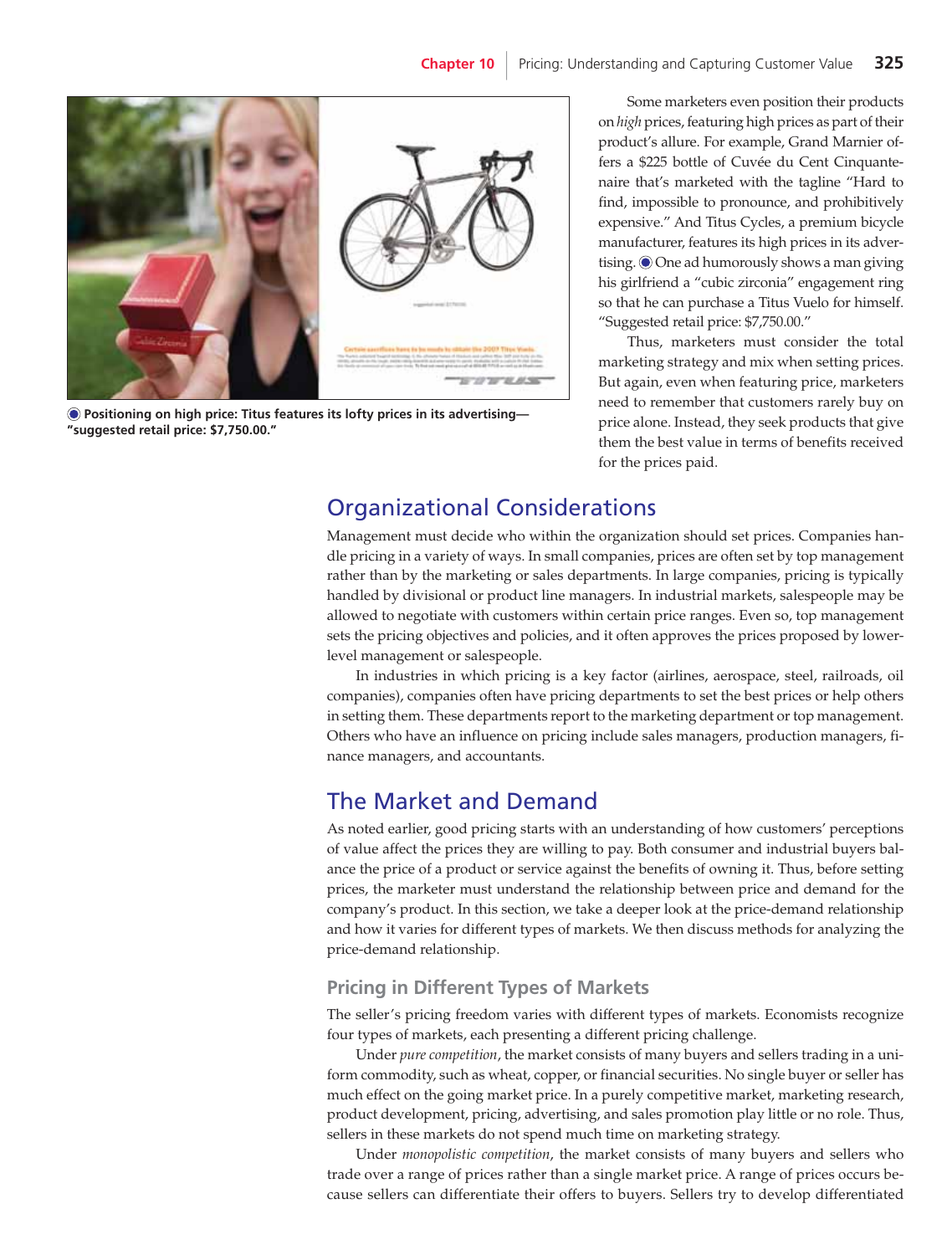offers for different customer segments and, in addition to price, freely use branding, advertising, and personal selling to set their offers apart. Thus, Toyota sets its Prius brand apart through strong branding and advertising, reducing the impact of price. It advertises that the third generation Prius takes you from "zero to sixty in 70% fewer emissions." Because there are many competitors in such markets, each firm is less affected by competitors' pricing strategies than in oligopolistic markets.

Under *oligopolistic competition*, the market consists of a few sellers who are highly sensitive to each other's pricing and marketing strategies. Because there are few sellers, each seller is alert and responsive to competitors' pricing strategies and moves.

In a *pure monopoly*, the market consists of one seller. The seller may be a government monopoly (the U.S. Postal Service), a private regulated monopoly (a power company), or a private nonregulated monopoly (DuPont when it introduced nylon). Pricing is handled differently in each case.

#### **Analyzing the Price-Demand Relationship**

Each price the company might charge will lead to a different level of demand. The relationship between the price charged and the resulting demand level is shown in the **demand curve** in  $\odot$  **Figure 10.6**. The demand curve shows the number of units the market will buy in a given time period at different prices that might be charged. In the normal case, demand and price are inversely related—that is, the higher the price, the lower the demand. Thus, the company would sell less if it raised its price from  $P_1$  to  $P_2$ . In short, consumers with limited budgets probably will buy less of something if its price is too high.

Understanding a brand's price-demand curve is crucial to good pricing decisions. ConAgra Foods learned this lesson when pricing its Banquet frozen dinners.<sup>11</sup>



Most companies try to measure their demand curves by estimating demand at different prices. The type of market makes a difference. In a monopoly, the demand curve shows the total market demand resulting from different prices. If the company faces competition, its demand at different prices will depend on whether competitors' prices stay constant or change with the company's own prices.

#### **Price Elasticity of Demand**

Consider the two demand curves in Figure 10.6. In Figure 10.6A, a price increase from  $P_1$  to  $P_2$  leads to a relatively small drop in demand from  $Q_1$  to  $Q_2$ . In Figure 10.6B, however, the same price increase leads to a large drop in demand from  $Q'_1$  to  $Q'_2$ . If demand hardly

#### **Demand curve**

A curve that shows the number of units the market will buy in a given time period, at different prices that might be charged.



**The price-demand curve: When ConAgra raised prices on its Banquet frozen dinners, sales fell sharply. "The key component . . . is you've got to be at \$1," says CEO Gary Rodkin, pictured above. "Everything else pales in comparison to that."**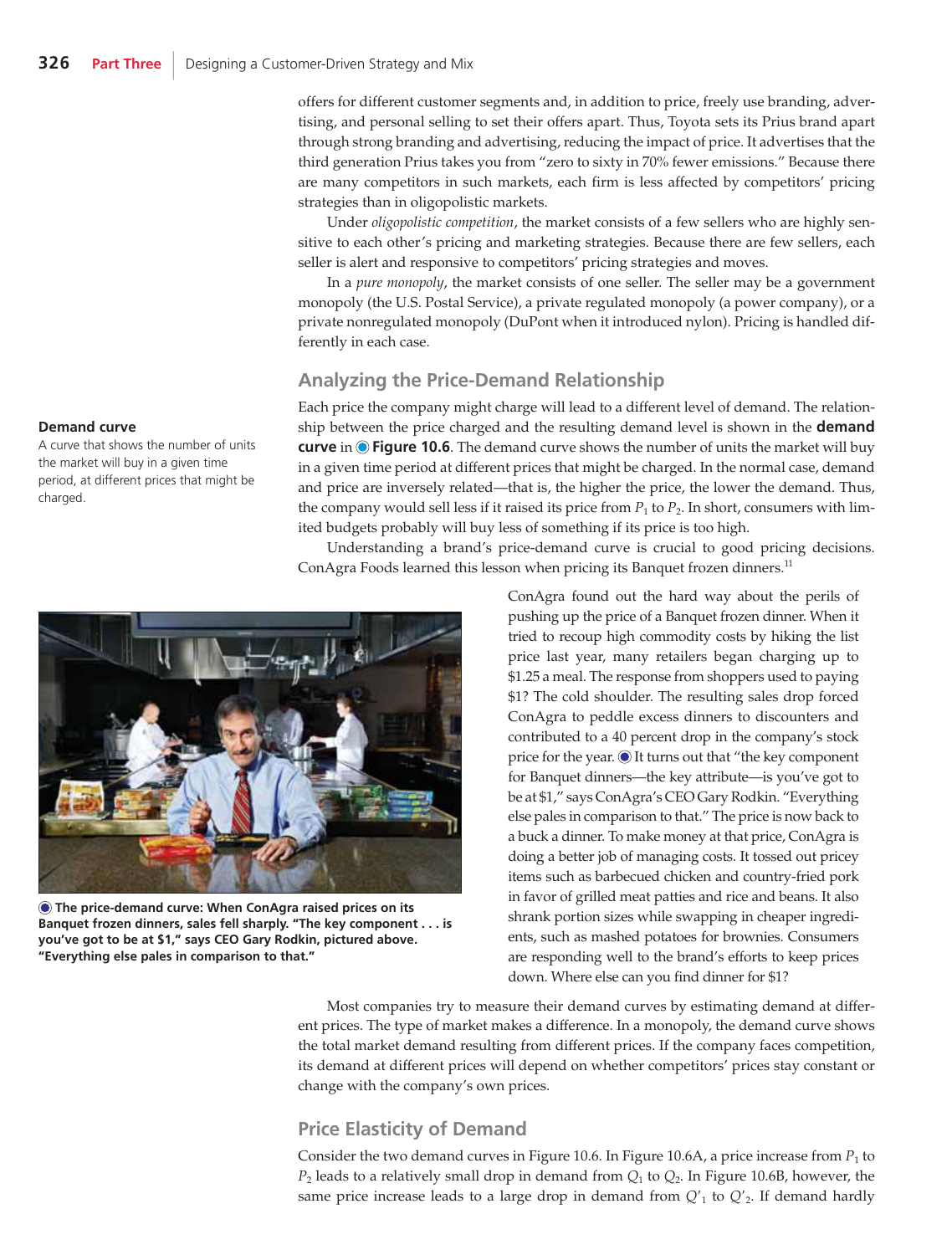

#### **Price elasticity**

A measure of the sensitivity of demand to changes in price.

changes with a small change in price, we say the demand is *inelastic*. If demand changes greatly, we say the demand is *elastic*. The **price elasticity** of demand is given by the following formula:

> price elasticity of demand  $=$   $\frac{\% \text{ change in quantity demanded}}{\% \times \% \times \%}$ % change in price

Suppose demand falls by 10 percent when a seller raises its price by 2 percent. The price elasticity of demand is therefore  $-5$  (the minus sign confirms the inverse relation between price and demand), and demand is elastic. If demand falls by 2 percent with a 2 percent increase in price, then elasticity is  $-1$ . In this case, the seller's total revenue stays the same: The seller sells fewer items but at a higher price that preserves the same total revenue. If demand falls by 1 percent when price is increased by 2 percent, then elasticity is  $-\frac{1}{2}$ , and demand is inelastic. The less elastic the demand, the more it pays for the seller to raise the price.

What determines the price elasticity of demand? Buyers are less price sensitive when the product they are buying is unique or when it is high in quality, prestige, or exclusiveness; substitute products are hard to find or when they cannot easily compare the quality of substitutes; and the total expenditure for a product is low relative to their income or when the cost is shared by another party.<sup>12</sup>

If demand is elastic rather than inelastic, sellers will consider lowering their prices. A lower price will produce more total revenue. This practice makes sense as long as the extra costs of producing and selling more do not exceed the extra revenue. At the same time, most firms want to avoid pricing that turns their products into commodities. In recent years, forces such as dips in the economy, deregulation, and the instant price comparisons afforded by the Internet and other technologies have increased consumer price sensitivity, turning products ranging from telephones and computers to new automobiles into commodities in some consumers' eyes.

Marketers need to work harder than ever to differentiate their offerings when a dozen competitors are selling virtually the same product at a comparable or lower price. More than ever, companies need to understand the price sensitivity of their customers and the tradeoffs people are willing to make between price and product characteristics.

#### The Economy

Economic conditions can have a strong impact on the firm's pricing strategies. Economic factors such as a boom or recession, inflation, and interest rates affect pricing decisions because they affect consumer spending, consumer perceptions of the product's price and value, and the company's costs of producing and selling a product.

In the aftermath of the recent Great Recession, consumers have rethought the pricevalue equation. Many consumers have tightened their belts and become more value conscious. In the new, more-frugal economy, bemoans one marketer, "The frill is gone." Even more, consumers will likely continue their thrifty ways well beyond any economic recovery. As a result, many marketers have increased their emphasis on value-for-the-money pricing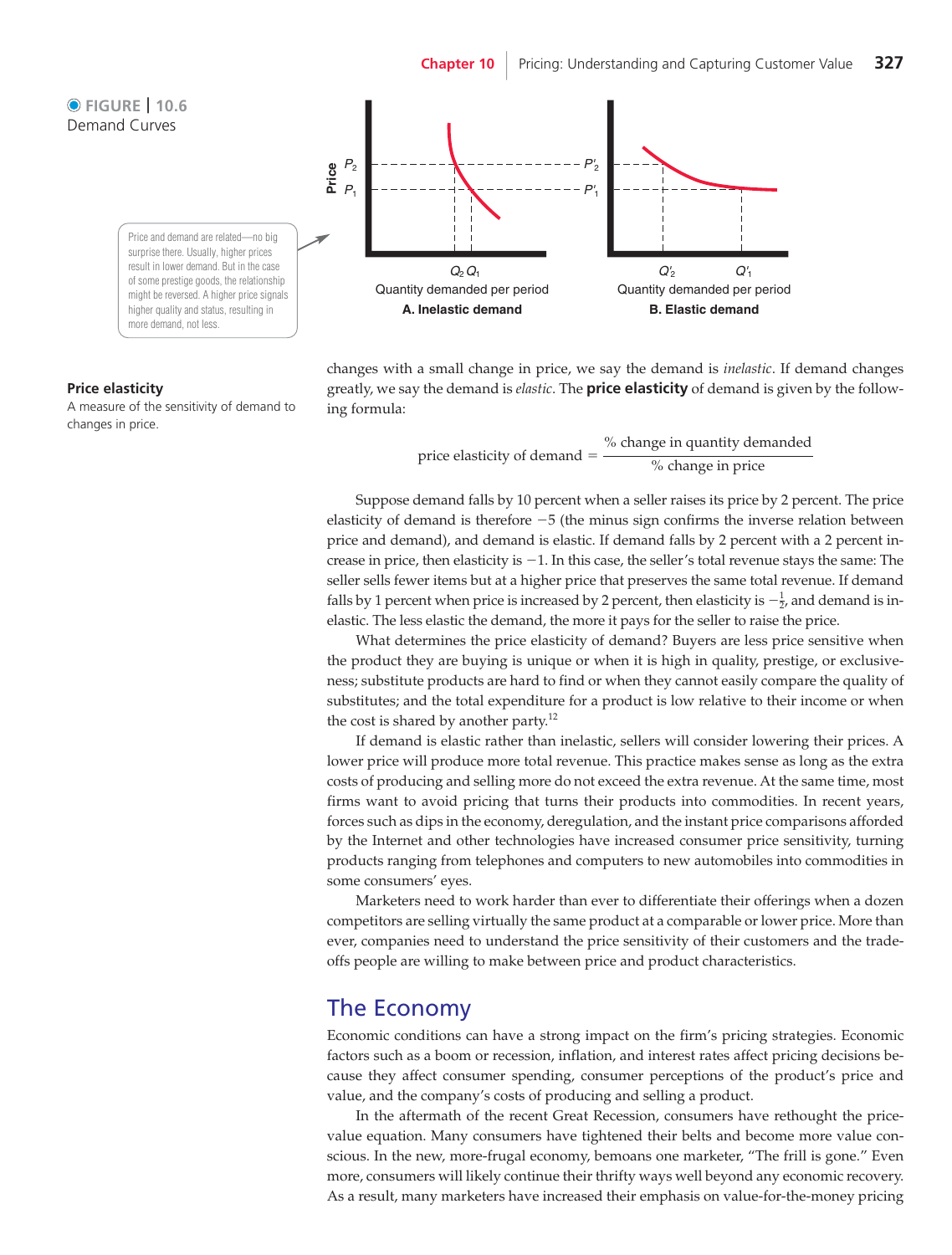strategies. "Value is the magic word," says a P&G marketer. "In these economic times, people are . . . being much more thoughtful before making purchases. . . . Now, we're going to be even more focused on helping consumers see value."<sup>13</sup>

The most obvious response to the new economic realities is to cut prices and offer deep discounts. And thousands of companies have done just that. Lower prices make products more affordable and help spur short-term sales. However, such price cuts can have undesirable long-term consequences. Lower prices mean lower margins. Deep discounts may cheapen a brand in consumers' eyes. And once a company cuts prices, it's difficult to raise them again when the economy recovers. Consider companies such as Starbucks, Tiffany's, or Waitrose, which have spent years successfully positioning themselves on premium products at premium prices. In adapting to the new pricing environment, such firms face the difficult task of realigning their value propositions while staying true to their longer-term "more-for-more" positioning (see Real Marketing 10.2).



More saving. More doing."

**Pricing and the economy: Rather than just cutting prices, Home Depot shifted its marketing focus to more affordable items and projects under the tagline: "More saving. More doing."**

Rather than cutting prices, many companies are instead shifting their marketing focus to more affordable items in their product mixes.  $\bigcirc$  For example, whereas its previous promotions emphasized high-end products and pricey concepts such as creating dream kitchens, Home Depot's more recent advertising pushes items like potting soil and hand tools under the tagline: "More saving. More doing. That's the power of Home Depot." Other companies are holding prices but redefining the "value" in their value propositions. For instance, Unilever has repositioned its higher-end Bertolli frozen meals as an eat-at-home brand that's more affordable than eating out. And Kraft's Velveeta cheese ads tell shoppers to "forget the cheddar, Velveeta is better," claiming that a package of Velveeta is "twice the size of cheddar, for the same price."<sup>14</sup>

Remember, even in tough economic times, consumers do not buy based on prices alone. They balance the price they pay against the value they receive. For example, according to a recent survey, despite selling its shoes for as much as \$150 a pair, Nike commands the highest consumer loyalty of any brand in the footwear segment.<sup>15</sup> Customers perceive the value of Nike's products and the Nike ownership experience to be well worth the price. Thus, no matter what price they charge—low or high companies need to offer great *value for the money*.

#### Other External Factors

Beyond the market and the economy, the company must consider several other factors in its external environment when setting prices. It must know what impact its prices will have on other parties in its environment. How will *resellers* react to various prices? The company should set prices that give resellers a fair profit, encourage their support, and help them to sell the product effectively. The *government* is another important external influence on pricing decisions. Finally, *social concerns* may need to be taken into account. In setting prices, a company's short-term sales, market share, and profit goals may need to be tempered by broader societal considerations. We will examine public policy issues in pricing at the end of Chapter 11.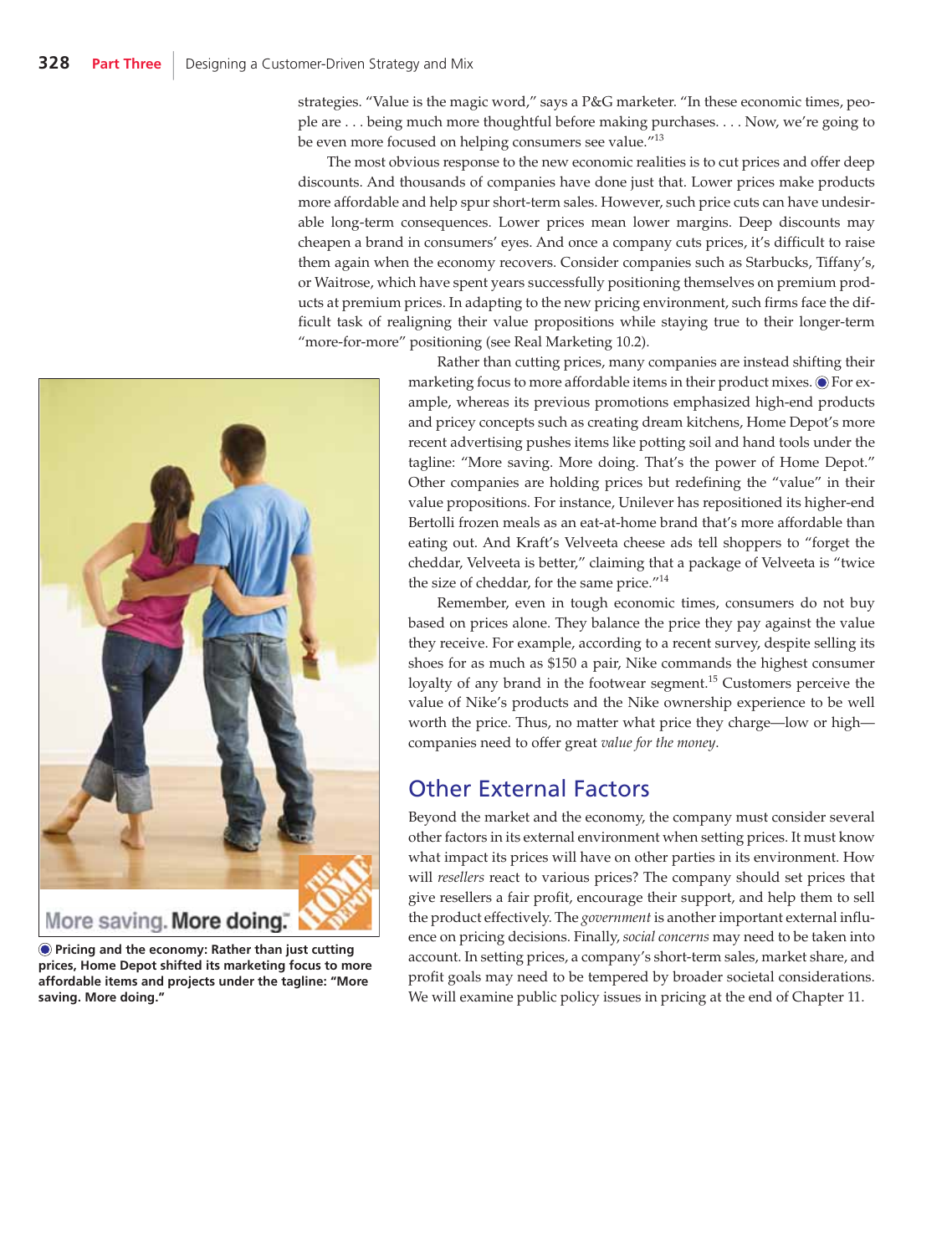# Real Marketing 10.2

### **Waitrose:** Introducing the "Essentials" Range

Waitrose is a UK supermarket group and part of the John Lewis chain. Waitrose generated profits of \$417 million on a turnover of \$7 billion in 2009–2010. Waitrose's reputation has been built on quality and freshness. Coupled with this is the company's Price Commitment policy, which means Waitrose checks the prices of selected everyday items against the prices of other supermarkets. For some time, Waitrose has been running "Outstanding Offers" where its prices are better than the competition.

Kantar World Panel, the international market research organization, estimated that Waitrose had a 4.2 percent market share of the grocery market in the United Kingdom in June 2010. This placed Waitrose well behind market leader Tesco (30.8 percent), Asda (16.7 percent), Sainsbury's (16.2 percent), and fourthplace William Morrison (11.9 percent). Discount supermarkets such as Lidl had a steady market share of 2.3 percent. Kantar also noted that with the UK recession in retreat, consumers were actually trading up and looking at premium products once again.

Waitrose is considered by consumers to be at the premium end of the food retail market. Until March 2009, it had its own line of private label products, but it decided that it would launch a brand new range of 1,400 products under the name "Essential Waitrose" to include meat, eggs, fruit juices, milk, and pasta. This was an attempt to reclaim customers that had been lost to cheaper supermarkets such as Asda, Lidl, and Aldi as a result of the downturn in the UK economy.

The danger for Waitrose was that introducing a budget range could affect its public image and brand position as a premium supermarket. Rupert Thomas, Waitrose's marketing director, masterminded the strategy. He had to come up with a solution that avoided the tried and tested budget-brand phrases, such as "value" or "basics." It was important to get across to consumers that although the Essential range would be cheaper, quality was not being compromised. On average, prices were reduced by 10 percent. Thomas also knew that to cover the price reductions, sales figures would have to increase by 5 percent. By

June 2010, Waitrose prices had in fact gone up 17 percent.

Managing Director Mark Price fully supported the move by increasing the marketing budget by 20 percent. Overall, Waitrose sales increased by 11 percent in 2009–2010 compared to the previous year, with the Essential range accounting for 16 percent of all sales. In June 2010, the marketing initiative was recognized by the Marketing Society when Waitrose was awarded the Grand Prix at the annual event.

Some of the most compelling data underlining the success of the new brand was released by Waitrose in March 2010. This was the first anniversary of the launch of the Essential range and showed that it had already achieved \$780 million in sales and was on course to break the \$1 billion barrier in the second year. According to Waitrose, 75 percent of its customers were buying products belonging to the new brand.

The initiative proved undoubtedly that even premium product shoppers like a bargain. Waitrose had proven that it could offer cheaper product lines without compromising either the Waitrose brand itself or cannibalizing sales of premium products.

By October 2010, Waitrose had made the decision to price match the UK supermarket leaders on 1,000 branded products, such as Heinz baked beans. This was a new strategy for Waitrose as it had never adopted price matching before. This was also the time when basic commodity prices for foodstuffs such as wheat had risen (up 60 percent on July 2010) and supermarkets were absorbing the price increases and actually cutting prices on products such as loaves of bread.

In November 2010, Waitrose was awarded the Excellence in Marketing Award at the National Business Awards Gala Dinner held in London. Alex Evans, head of the judging panel, cited the fact that the Essential range and marketing campaign that supported it were stunning successes. It proved that even when consumers were more cost-conscious than ever, the Waitrose premium brand had effectively taken on the big four supermarkets.

The agency handling the campaign for Waitrose was London-based MCBD. The campaign included television, print, outdoor, and



**Waitrose is considered by most as a premium food retailer, but their cleverly marketed "Essential Waitrose" range shows that the company can offer value for money without compromising on the quality they are known for.**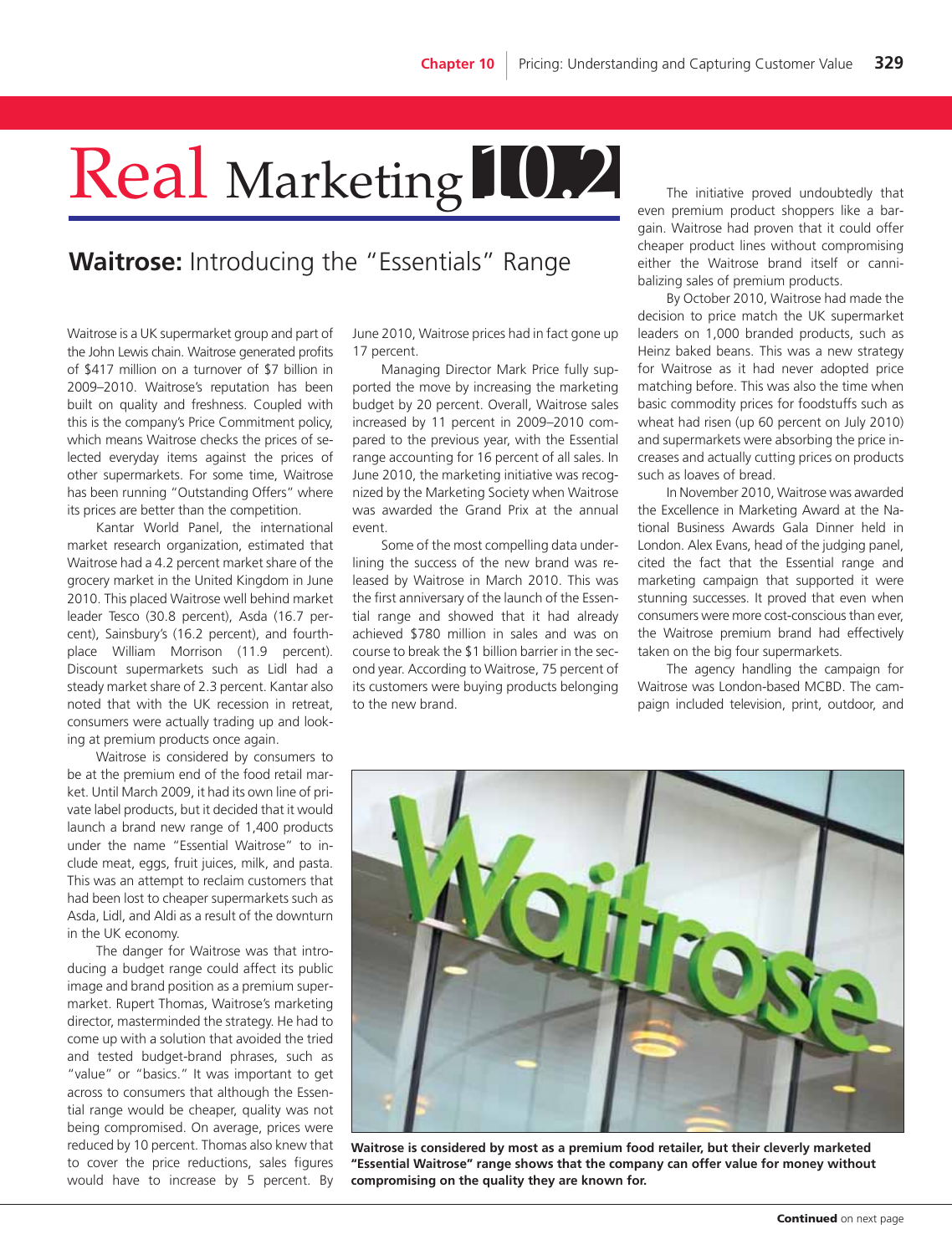digital advertising, and marketing. MCBD was also behind the new advertising campaign launched in 2010 by Waitrose, which for the first time used celebrity chefs to boost sales. The campaign, believed to be worth \$15.5 million, featured Delia Smith (who had previously worked with Waitrose as a consultant) and Heston Blumenthal (Michelin 3-Star Chef).

It was a wise move for Waitrose, as the socalled "Delia Effect" has had massive impacts on sales of grocery products in the past. Recipes featured on her television shows in the UK have boosted sales of products from sea salt to cranberries. The new campaign, which is set to run for three years, incorporates television, print, and outdoor advertising. Richard Hodgson, Waitrose's commercial director, announced that a new television advertisement would be broadcast each week and would run for the duration of the advertising break. Each would demonstrate a new recipe; in effect, they would be miniature Delia Smith cooking shows.

Waitrose aims to retain its premium brand status with celebrity tie-ins, while trying to cater to a broader consumer market with the Essential range. While taking on market leaders with a price match promise, Waitrose is trying to reposition itself as a credible competitor at a time when supermarkets are struggling to retain their market share as consumers look for the ideal combination of price and quality.

**Sources:** Based on information from www.kantar.com, accessed November 29, 2010; www.marketing-society .org.uk, accessed November 29, 2010; www.waitrose.com, accessed November 29, 2010.

## REVIEWING Objectives AND KEY Terms

Companies today face a fierce and fast-changing pricing environment. Firms successful at creating customer value with the other marketing mix activities must still capture some of this value in the prices they earn. This chapter examined the importance of pricing, general pricing strategies, and the internal and external considerations that affect pricing decisions.

#### **Objective 1**

#### **Answer the question "What is a price?" and discuss the importance of pricing in today's fast-changing environment. (p 314)**

*Price* can be defined narrowly as the amount of money charged for a product or service. Or it can be defined more broadly as the sum of the values that consumers exchange for the benefits of having and using the product or service. The pricing challenge is to find the price that will let the company make a fair profit by getting paid for the customer value it creates.

Despite the increased role of nonprice factors in the modern marketing process, price remains an important element in the marketing mix. It is the only marketing mix element that produces revenue; all other elements represent costs. More importantly, as a part of a company's overall value proposition, price plays a key role in creating customer value and building customer relationships. Smart managers treat pricing as a key strategic tool for creating and capturing customer value.

#### **Objective 2 Identify the three major pricing strategies and discuss the importance of understanding customer-value perceptions, company costs, and competitor strategies when setting prices. (pp 315–324)**

Companies can choose from three major pricing strategies: customer value-based pricing, cost-based pricing, and competitionbased pricing. *Customer value-based pricing* uses buyers' perceptions of value as the basis for setting price. Good pricing begins with a complete understanding of the value that a product or service creates for customers and setting a price that captures that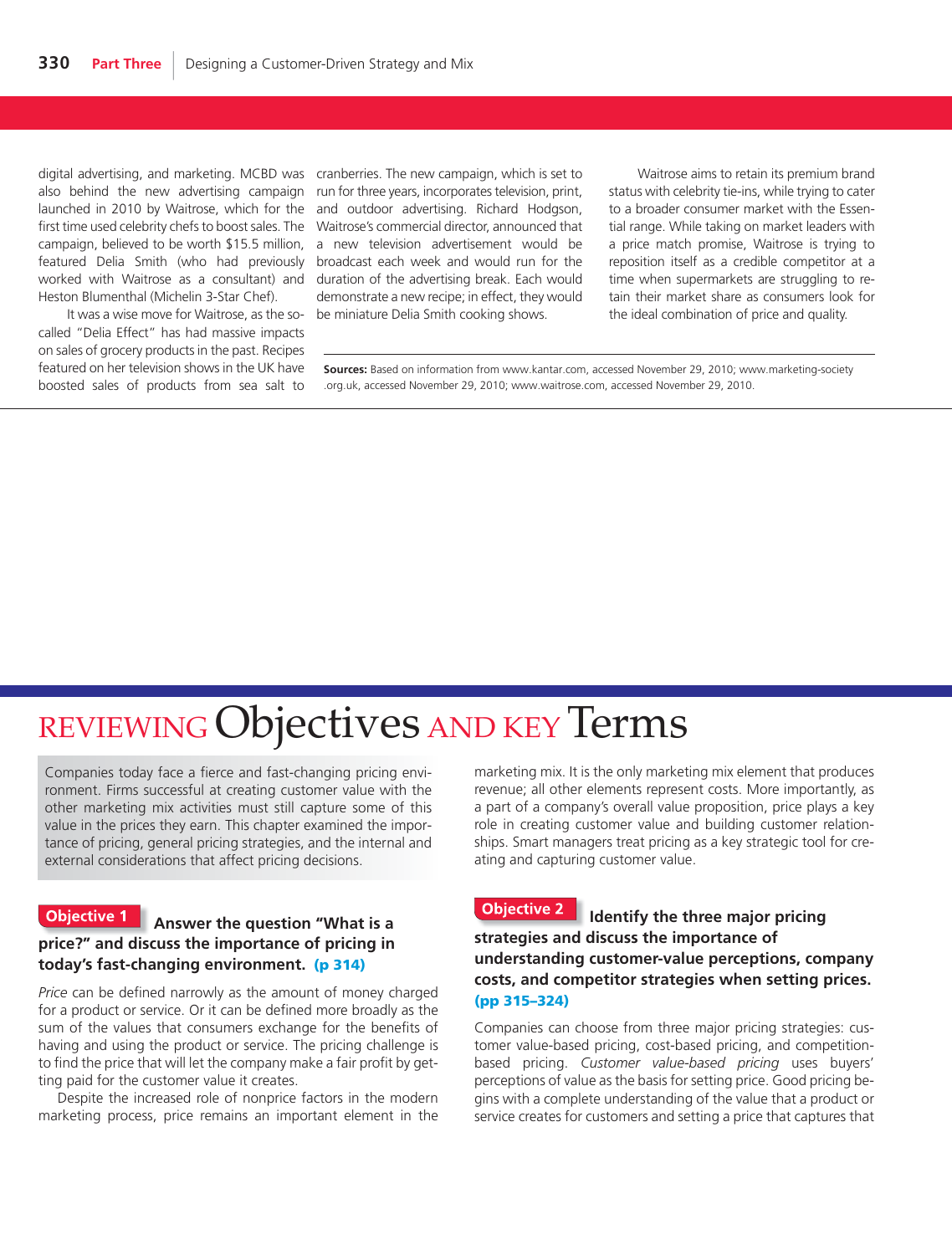value. Customer perceptions of the product's value set the ceiling for prices. If customers perceive that a product's price is greater than its value, they will not buy the product.

Companies can pursue either of two types of value-based pricing. *Good-value pricing* involves offering just the right combination of quality and good service at a fair price. EDLP is an example of this strategy. *Value-added pricing* involves attaching valueadded features and services to differentiate the company's offers and support charging higher prices.

*Cost-based pricing* involves setting prices based on the costs for producing, distributing, and selling products plus a fair rate of return for effort and risk. Company and product costs are an important consideration in setting prices. Whereas customer value perceptions set the price ceiling, costs set the floor for pricing. However, cost-based pricing is product driven rather than customer driven. The company designs what it considers to be a good product and sets a price that covers costs plus a target profit. If the price turns out to be too high, the company must settle for lower markups or lower sales, both resulting in disappointing profits. If the company prices the product below its costs, its profits will also suffer. Cost-based pricing approaches include *cost-plus pricing* and *break-even pricing* (or target profit pricing).

*Competition-based pricing* involves setting prices based on competitors' strategies, costs, prices, and market offerings. Consumers base their judgments of a product's value on the prices that competitors charge for similar products. If consumers perceive that the company's product or service provides greater value, the company can charge a higher price. If consumers perceive less value relative to competing products, the company must either charge a lower price or change customer perceptions to justify a higher price.

#### **Objective 3**

#### **Identify and define the other important internal and external factors affecting a firm's pricing decisions. (pp 324–330)**

Other *internal* factors that influence pricing decisions include the company's overall marketing strategy, objectives, and marketing mix, as well as organizational considerations. Price is only one element of the company's broader marketing strategy. If the company has selected its target market and positioning carefully, then its marketing mix strategy, including price, will be fairly straightforward. Some companies position their products on price and then tailor other marketing mix decisions to the prices they want to charge. Other companies deemphasize price and use other marketing mix tools to create *nonprice* positions.

Other *external* pricing considerations include the nature of the market and demand and environmental factors such as the economy, reseller needs, and government actions. The seller's pricing freedom varies with different types of markets. Ultimately, the customer decides whether the company has set the right price. The customer weighs price against the perceived values of using the product: If the price exceeds the sum of the values, consumers will not buy. So the company must understand concepts such as demand curves (the price-demand relationship) and price elasticity (consumer sensitivity to prices).

Economic conditions can also have a major impact on pricing decisions. The Great Recession caused consumers to rethink the price-value equation. Marketers have responded by increasing their emphasis on value-for-the-money pricing strategies. Even in tough economic times, however, consumers do not buy based on prices alone. Thus, no matter what price they charge—low or high—companies need to offer superior value for the money.

### KEY Terms

#### **OBJECTIVE 1**

**Price (p 314)**

#### **OBJECTIVE 2**

**Customer value-based pricing (p 315) Good-value pricing (p 316) Value-added pricing (p 317)**

#### **OBJECTIVE 3**

**Cost-based pricing (p 319) Fixed costs (overhead) (p 320) Variable costs (p 320) Total costs (p 320) Experience curve (learning curve) (p 321)**

**Cost-plus pricing (markup pricing) (p 321) Break-even pricing (target return pricing) (p 322) Competition-based pricing (p 323) Target costing (p 324) Demand curve (p 326) Price elasticity (p 327)**

### mymarketinglab

- Check your understanding of the concepts and key terms using the study plan for this chapter.
- Apply the concepts in a business context using the simulation entitled **Pricing**.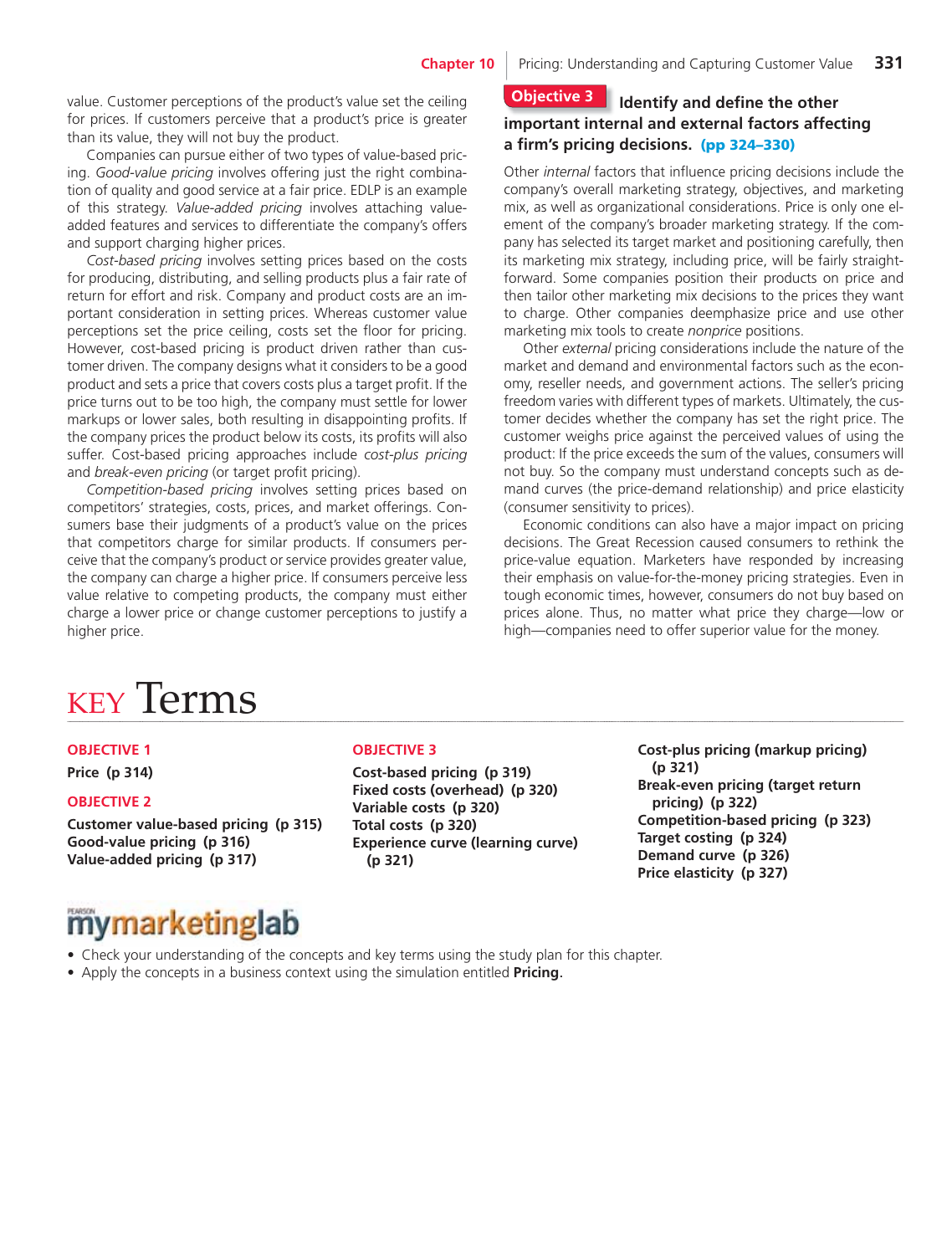### DISCUSSING & APPLYING THE Concepts

#### **Discussing the Concepts**

- **1.** What factors must marketers consider when setting prices? (AACSB: Communication).
- **2.** Name and describe the two types of value-based pricing methods. (AACSB: Communication)
- **3.** Describe the types of cost-based pricing and the methods of implementing each. (AACSB: Communication)
- **4.** What is *target costing* and how is it different from the usual process of setting prices? (AACSB: Communication)
- **5.** Discuss the impact of the economy on a company's pricing strategies. (AACSB: Communication)
- **6.** Name and describe the four types of markets recognized by economists and discuss the pricing challenges posed by each. (AACSB: Communication)

#### **Applying the Concepts**

**1.** In a small group, discuss your perceptions of value and how much you are willing to pay for the following products:

automobiles, frozen dinners, jeans, and athletic shoes. Are there differences among members of your group? Explain why those differences exist. Discuss some examples of brands of these products that are positioned to deliver different value to consumers. (AACSB: Communication; Reflective Thinking)

- **2.** Find estimates of price elasticity for a variety of consumer goods and services. Explain what price elasticities of 0.5 and 2.4 mean. (*Note*: These are absolute values, as price elasticity is usually negative.) (AACSB: Communication; Reflective Thinking)
- **3.** In a small group, determine the costs associated with offering an online MBA degree in addition to a traditional MBA degree at a university. Which costs are fixed and which are variable? Determine the tuition (that is, price) to charge for a three-credit course in this degree program. Which pricing method is your group using to determine the price? (AACSB: Communication; Reflective Thinking)

## FOCUS ON Technology

Would you shop around for the best price on a medical procedure? Most patients do not know the price of a medical procedure, and many might not care because they think insurance will cover it. But that is not always the case. Many patients are paying out of their own pockets for their health care. However, healthcare costs and doctors' prices are now more transparent thanks to the Internet. Several Web sites arm patients with cost information, and others allow them to make price comparisons in their areas. They might even get a coupon for a price reduction from a participating provider.

**1.** Go to www.outofpocket.com/OOP/Default.aspx to determine the average cost for a colonoscopy. Using a source such as

www.newchoicehealth.com, determine the cost for a colonoscopy in your city and in a nearby city. What is the most and least expensive in each city? Are prices comparable to the national average? Why are there differences or similarities in the range of prices for the two cities? (AACSB: Communication; Use of IT; Reflective Thinking)

**2.** Health-care providers offer price deals through these types of Web sites. Debate the likelihood of consumers taking advantage of Internet price discounts for medical care. (AACSB: Communication; Reflective Thinking)

## FOCUS ON Ethics

In airline pricing, \$5 here and \$10 there; it all starts to add up. Airlines are nickel-and-diming flyers right and left, except that there are more zeros after the fives and tens! Add-on fees contributed more than \$5 billion in airline revenue in 2009. Change your flight—that will cost upward of \$150. Check a bag—add another \$10 to \$25 and perhaps \$50 for a second bag if traveling overseas. Spirit Airlines even charges for carry-on bags! Taking a pet along? That's another \$50 to \$100. Hungry? \$10 or more, please. For \$10 to \$30, you can jump to the front of the check-in and security lines and board before other passengers. These fees are in addition to all the other taxes and fees imposed on flyers. A recent Government Accountability Office report, however, raises concerns over the disclosure of fees. Airlines are required to disclose only check-bag fees, making it harder for consumers to compare total costs when booking flights.

**1.** Go to www.delta.com and determine what it would cost to fly Delta Airlines from Atlanta to Denver for a one-week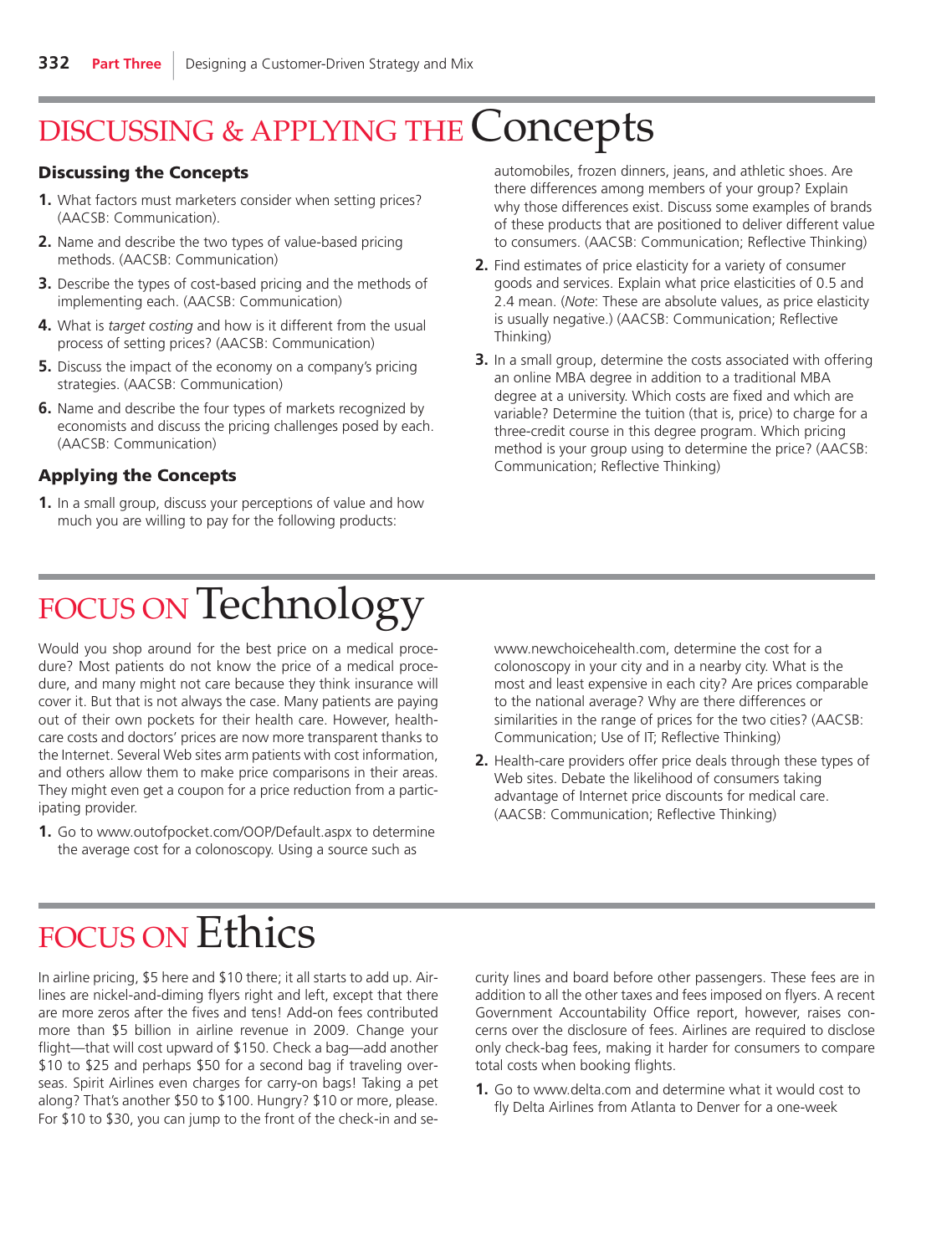roundtrip next month. What additional fees would you have to pay to change your flight, check one bag, bring your dog with you, and eat lunch while flying? (AACSB: Communication; Reflective Thinking)

**2.** How easy was it to determine the total cost of your flight? Should airlines be required to disclose all fees through an easier method? (AACSB: Communication; Ethical Reasoning)

## MARKETING & THE ECONOMY

#### **Colgate-Palmolive**

As the uncertain economy has made people more aware of their spending, many companies have slashed prices on their products and services. Still other companies successfully held prices steady, selling as much or more than they did before the economic bottom fell out. But Colgate-Palmolive is one of the fortunate few that has actually been able to *increase* prices during this more frugal era and reap benefits from doing so. Think about it—how grim would your budget have to get before you'd stop brushing your teeth or taking a shower? Economic conditions have relatively little impact on people's basic personal care habits, and brand preferences are deeply ingrained for these necessities. Based on an

accurate evaluation of customer buying habits, Colgate-Palmolive raised prices by an average of 7.5 percent without experiencing any dip in sales. Higher prices and stable volumes equal—cha-ching higher profits. Indeed, Colgate-Palmolive saw its profits rise by 20 percent in 2008 and 17 percent in 2009, during the heart of the recent recession. It seems as though looking and smelling clean might just be recession-proof concepts.

- **1.** Does the success of Colgate-Palmolive's price increases have anything to do with the economy?
- **2.** In the longer term, as the economy recovers, what should Colgate-Palmolive anticipate in the wake of its price increases?

### MARKETING BY THE Numbers

One external factor that manufacturers must consider when setting prices is reseller margins. Manufacturers do not have the final say concerning the price to consumers; retailers do. So manufacturers must start with their suggested retail prices and work back, subtracting out the markups required by resellers that sell the product to consumers. Once that is considered, manufacturers know at what price to sell their products to resellers, and they can determine what volume they must sell to break even at that price and cost combination. To answer the following questions, refer to Appendix 2.

**1.** A consumer purchases a computer for \$800 from a retailer. If the retailer's markup is 30 percent and the wholesaler's

markup is 10 percent, both based on their respective selling prices, at what price does the manufacturer sell the product to the wholesaler? (AACSB: Communication; Analytical Reasoning)

**2.** If the unit variable cost for each computer is \$350 and the manufacturer has fixed costs totaling \$2 million, how many computers must this manufacturer sell to break even? How many must it sell to realize a profit of \$50 million? (AACSB: Communication; Analytical Reasoning)

### VIDEO Case

#### **IKEA**

Lots of companies have idealistic missions. But IKEA's vision, "To create a better everyday life for the many people," seems somewhat implausible. How can a company that makes furniture improve everyday life for the masses? Interestingly, the most important part of that strategy is price. For every product that it designs, from leather sofas to plastic mugs, IKEA starts with a target price. The target price is one that's deemed affordable, making the product accessible to the masses.

Only then does IKEA begin the grueling process of creating a high-quality, stylish, and innovative product that can be delivered to the customer for that target price. As IKEA points out, anyone can make high-quality goods for a high price or poor-quality goods for a low price. The real challenge is making high-quality products at a low price. To do so requires a relentless focus on costs combined with a thirst for innovation. That has been IKEA's quest for more than 65 years.

After viewing the video featuring IKEA, answer the following questions about the company's pricing strategy:

- **1.** What is IKEA's promise of value?
- **2.** Referring to the Klippan sofa, illustrate how IKEA delivers its promise of value to consumers.
- **3.** Based on the concepts from the text, does IKEA employ a value-based pricing approach or a cost-based pricing approach? Support your answer.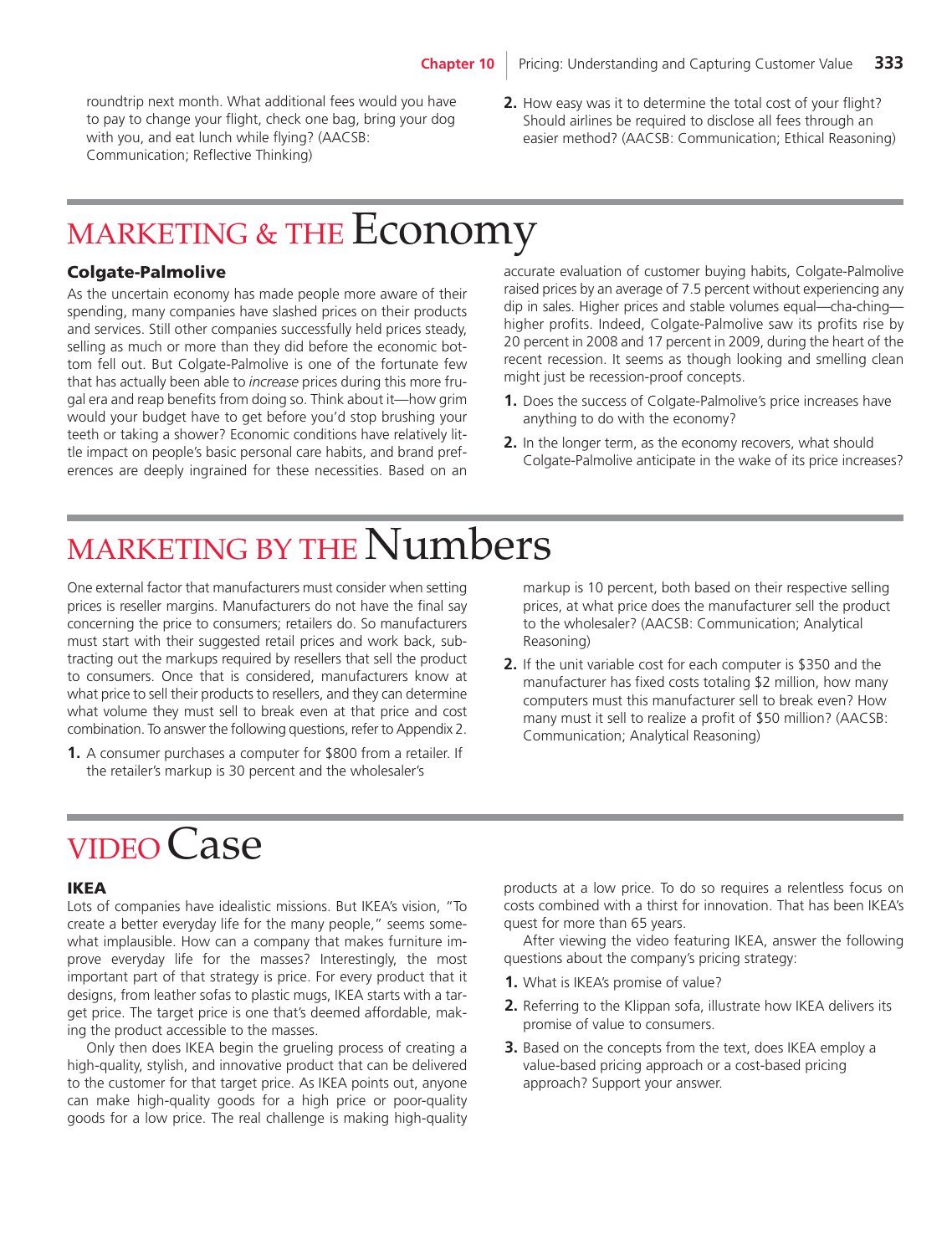### COMPANY Case **Cebu Pacific Air:** Now, Everybody Can Fly

Cebu Pacific Air is the largest domestic airline company providing the most domestic flights in the Philippines. It was first established in August 1988 and began operations in March 1996. At present, Cebu Pacific reaches a total of 32 domestic destinations and serves 12 countries with 16 destinations.

Its parent company is JG Summit Holding, owned and controlled by the Gokongwei family of the Philippines. The company is headed by Lance Gokongwei, President and CEO. International operations were established in 2000 when the company was granted rights to operate international flights to Asia–Pacific in Singapore, Malaysia, Indonesia, Thailand, South Korea, Hong Kong, and Guam. A twicedaily service to Hong Kong was launched in November 2001, followed in March 2002 by another to Seoul (South Korea) with thrice-weekly flights and in November 2002 to Singapore. Based on the statistics from the Philippines' Civil Aeronautics Board and Civil Aviation Authority (CAAP), Cebu Pacific was the biggest domestic carrier with more than 45 percent market share, and it ranked fifth in Asia in terms of an increase in total passengers carried for the year 2008. As of November 2010, Cebu Pacific has added new international destinations to Brunei, Japan, Macau, China, Taipei, and Vietnam.

In terms of recognition, Cebu Pacific garnered an award from the Singapore Tourism Board in 2009 for the highest number of passengers carried for Singapore, with a total of 375,000 passengers. According to Gokongwei, Cebu Pacific carried a total of 5.38 million domestic passengers in 2008, a 20.7 percent increase over 2007, while international passengers rose to 1.4 million from the 1 million recorded in 2007, for growth of 33 percent. Candice Iyog, Cebu Pacific Vice President for Marketing and Distribution, projected that with the introduction of six brand-new aircraft in 2009, the company expected to transport more than 9 million passengers while making air travel cheaper for domestic passengers and those from other Asian countries too.

Due to the increasing cost of air travel, Cebu Pacific's slogan— "Now, everybody can fly"—may no longer be true. However, many passengers tend to book their flight 6 to 11 months in advance as part of a "promo fare" offer. A promo fare booked early, is cheaper than the regular fare booked two weeks to one month in advance, so customers make reservations early and pay in advance, thus saving 40 to 50 percent. The promo fare seems like a good bargain at a discounted price.

Philippine Airlines, or PAL, is the national airline of the Philippines, serving 19 domestic routes and 24 international destinations in southeast Asia, east Asia, Australia, the Middle East, and North America. PAL was established in 1941 and is considered to be the oldest airline in Asia. It is a direct competitor of Cebu Pacific for the Philippine domestic routes.

PAL was greatly affected by the Asian financial crisis in 1997, which caused financial difficulties for the company and consequently resulted in downsizing international operations. PAL reduced its flight operations in Europe and southwest Asia, and a number of domestic flight services were also terminated. In order to survive during the crisis, PAL implemented a retrenchment program among its thousands of employees. As of August 2010, PAL had 35 percent market share of the domestic capacity and 30 percent share in the international capacity.

#### **THE PHILIPPINE AIRLINE INDUSTRY**

In 1994, before the implementation of the airline liberalization program (which included privatizing state owned airline carriers to encourage new airline companies to enter the market), PAL commanded a 96 percent market share in the Philippine airline industry and virtually monopolized the industry because of the government's one-airline policy. After the liberalization program was implemented in 1995, the airline industry changed dramatically. Barriers to entry were lifted, allowing new players to serve domestic routes and eliminating restriction on airfares and flight frequency. Benefits gained from the liberalization program include a reduction of air fare, better customer service, and more passenger traffic. The domestic route from Manila to Cebu, for example, a prime local destination formerly served by PAL alone, had a total of 927,105 passengers in 1994. In 2003, with three airlines flying the same route, PAL carried a total of 1,315,406 passengers, representing growth of 42 percent. The new entrants that were operating nationally in the industry were Grand Air, Asian Spirit, Cebu Pacific Air, South East Asian Air, and Air Philippines.

In 2005, Cebu Pacific launched its low fares on a year-round basis, which made air travel more affordable to Filipino passengers. Cebu Pacific also expanded its domestic network, acquired new aircrafts, and implemented a competitive pricing strategy. Competitors soon followed by lowering their prices and heightened the price competition among the new players in the industry. In 2007, the Philippine air travel industry carried a total of 10.4 million passengers and grew by 23 percent compared to the 8.5 million passengers recorded in 2006.

In terms of pricing, PAL has now adopted a market penetration strategy in both domestic and international airfares by lowering its prices against Cebu Pacific. For example, a booking for the period November 26 to 30, 2010, revealed the following: For PAL, regular fare for a round-trip ticket from Manila to Cebu, the prime domestic travel destination, is \$104 excluding taxes while Cebu Pacific costs \$125, a saving of 17 percent. In the past, PAL's prices were higher by 30 to 35 percent compared to Cebu Pacific. For international destinations, such as the Manila to Singapore route, which flew the most passengers in 2009, regular airfare on PAL is \$242, while Cebu Pacific charges \$367, resulting in a big saving of 34 percent for PAL passengers. The strategy of PAL is to recover its lost market share by offering a much lower price than Cebu Pacific to these two destinations. However, PAL should have implemented this strategy earlier in 2005, when Cebu Pacific launched its lowbudget fare promotion. It is only now, when confronted with problems and loss of its strong position in the air travel market, that Cebu Pacific has implemented a counteroffensive.

#### **CUSTOMER PERCEIVED VALUE**

Passengers of Cebu Pacific took advantage of the promo fare and got more value for their money. Cebu Pacific is not selling price as its main attraction; rather, it is selling customer value. Customers consider the value that they will receive for the price that they are willing to pay. In other words, customers measure the value or benefit they will receive against the price they will pay for the product or service; this is sometimes called customer perceived value (CPV). CPV is the difference between the benefit that customers will get and the price that the customer is willing to pay.

The attractiveness of Cebu Pacific does not depend only on its low fares. Cebu Pacific's customer value program includes hasslefree online reservations, a courteous check-in counter, on-time